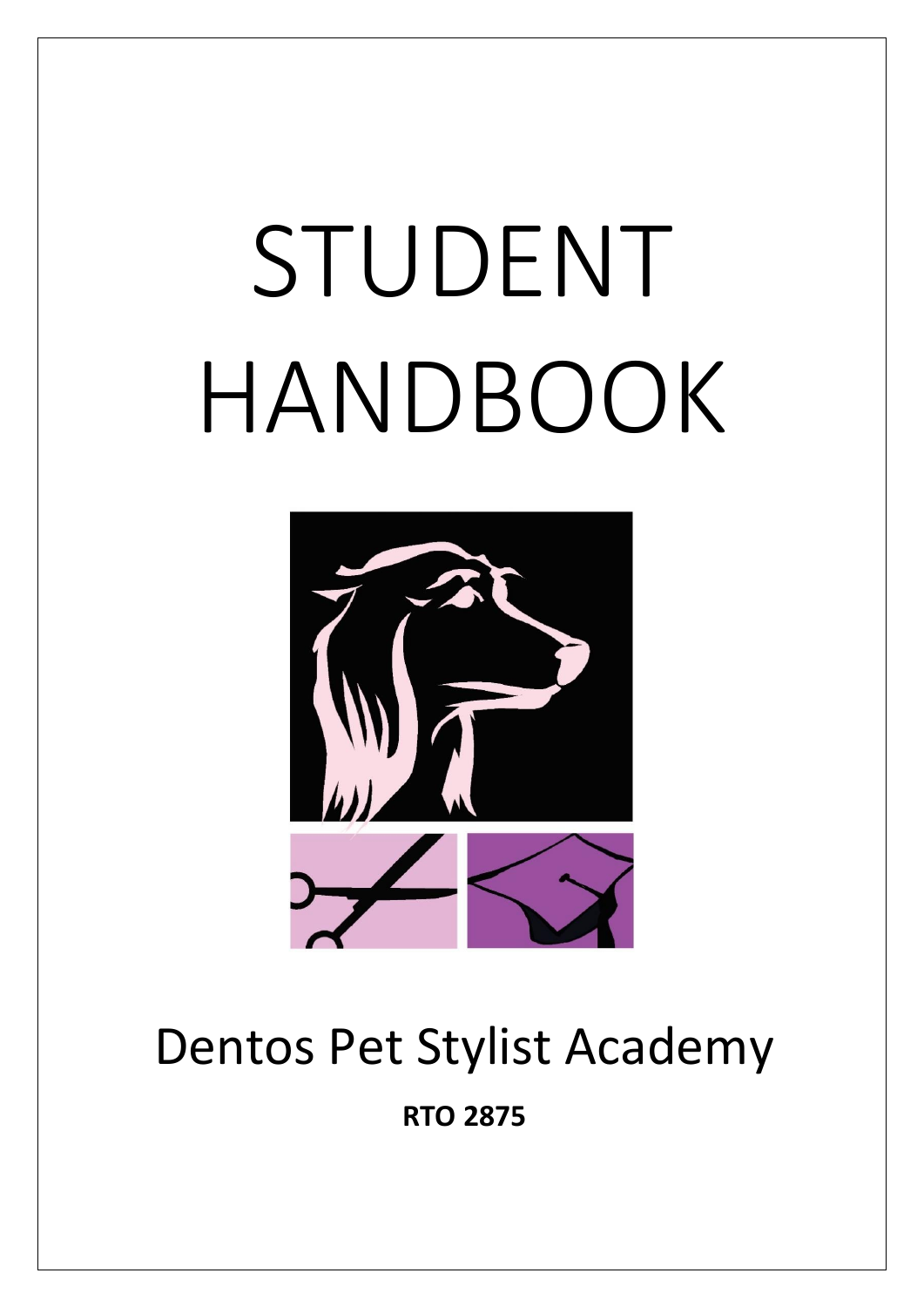# Table of Contents

| Course Award | . 12 |
|--------------|------|
|              |      |
|              |      |
|              |      |
|              |      |
|              |      |
|              |      |
|              |      |
|              |      |
|              |      |
|              |      |

Dentos Pet Stylist Academy - Student Handbook Ver 1.0 RTO 2875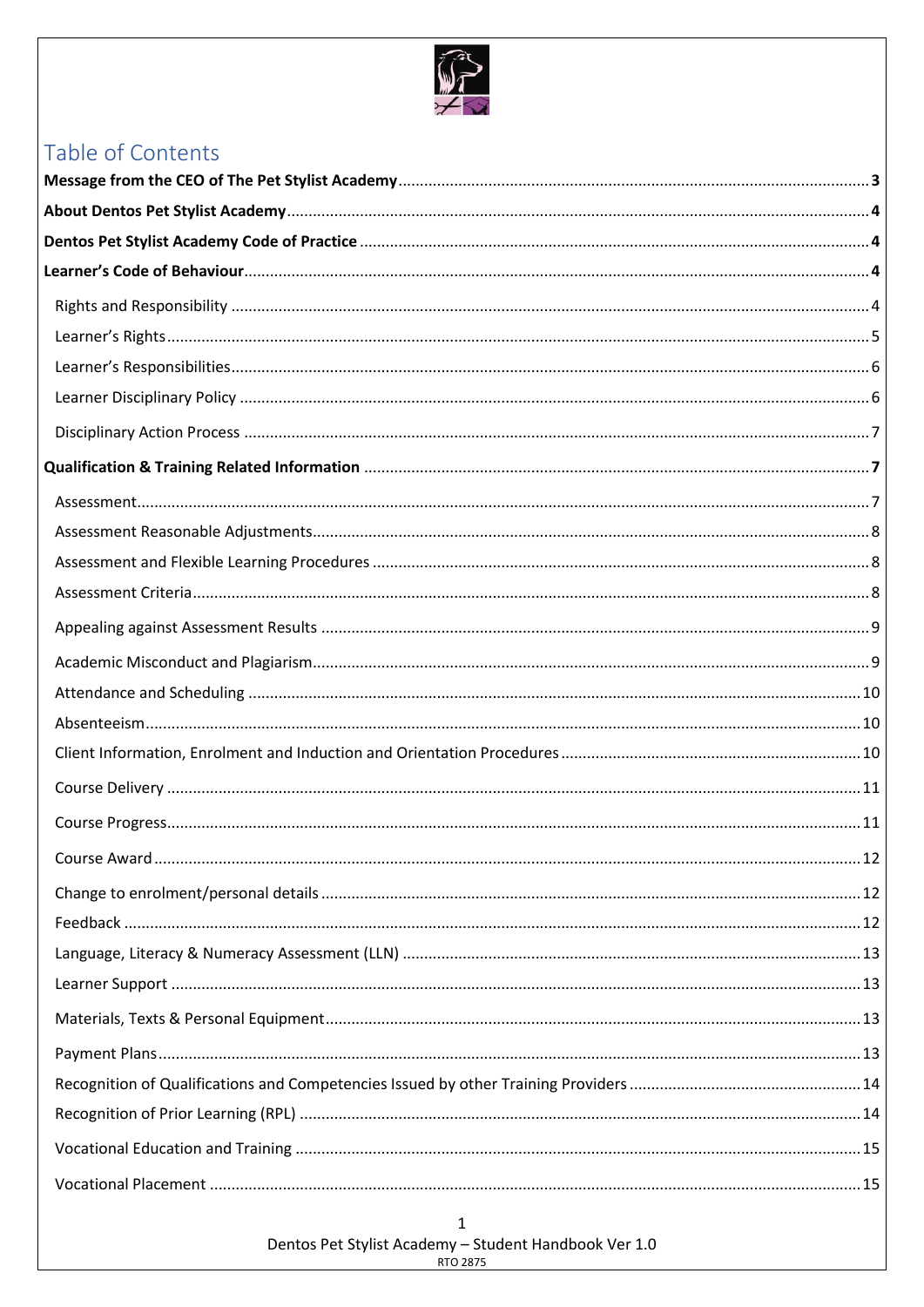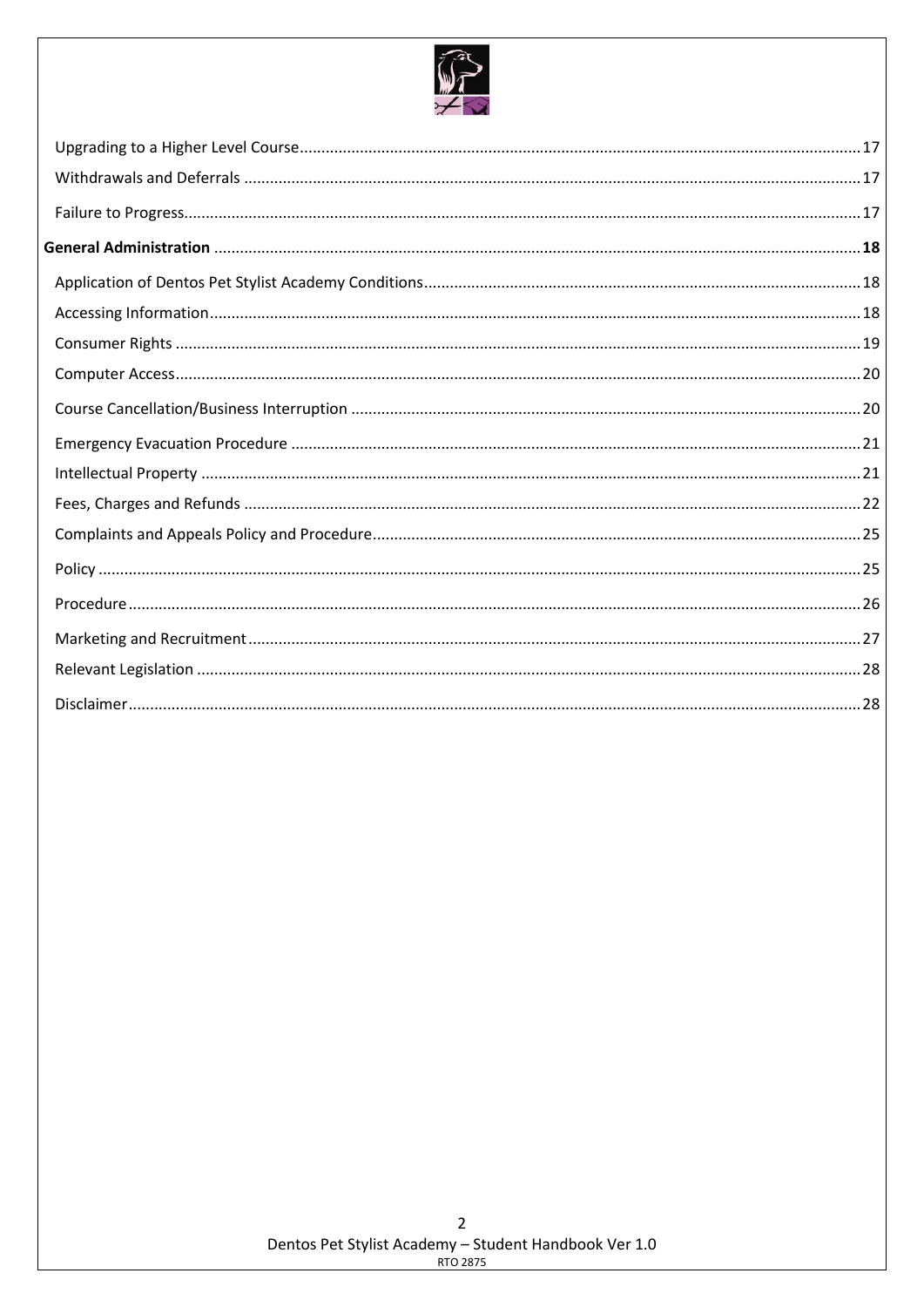

# **A Message from the CEO of The Pet Stylist Academy**

Welcome to The Pet Stylist Academy. We look forward to working with you to achieve your training and career goals.

The Pet Stylist Academy provides the training and assessment of the pet grooming qualifications on behalf of Dentos Pet Stylist Academy (referred to as DPSA). Under this arrangement Dentos Pet Stylist Academy will award the qualification/statement of attainment.

The Pet Stylist Academy (PSA) is dedicated to providing high quality standards of training and assessment for students who wish to gain a formal qualification either for personal development or to become qualified as a pet groomer or in the animal industry. A qualification, or Statement of Attainment issued demonstrates you have developed skills that are highly valued and recognised throughout Australia. We aim to provide a happy, friendly atmosphere in which to gain these skills.

It is important to keep this handbook on hand during your training, as it will provide you with additional guidance as you progress throughout your training. This Student Handbook provides important information regarding an overview of our key policies and procedures. These policies and procedures have been developed to guarantee consistent quality throughout yourtraining and assessment with PSA. It's not a marketing tool. Treat it as pre-reading for your course and you will start your learning with confidence and familiarity. We hope you enjoy your learning experience.

PSA will ensure that you receive support and assistance to provide you with the opportunity to successfully achieve your educational goals during your training. Every endeavour will be made by staff to accommodate your individual needs to complete the course requirements.

If you have any suggestions on how we can improve our Policies and Procedures, please speak to the Academy Manager. We value all feedback and it is constructively incorporated and acted upon to ensure continual improvement.

We sincerely hope your time at The Pet Stylist Academy is a memorable and productive learning experience.

If you require any assistance with understanding these Policies and Procedures, please do not hesitate to ask your trainer for assistance, who can explain the process further.

Brenton Myatt Chief Executive Officer The Pet Stylist Academy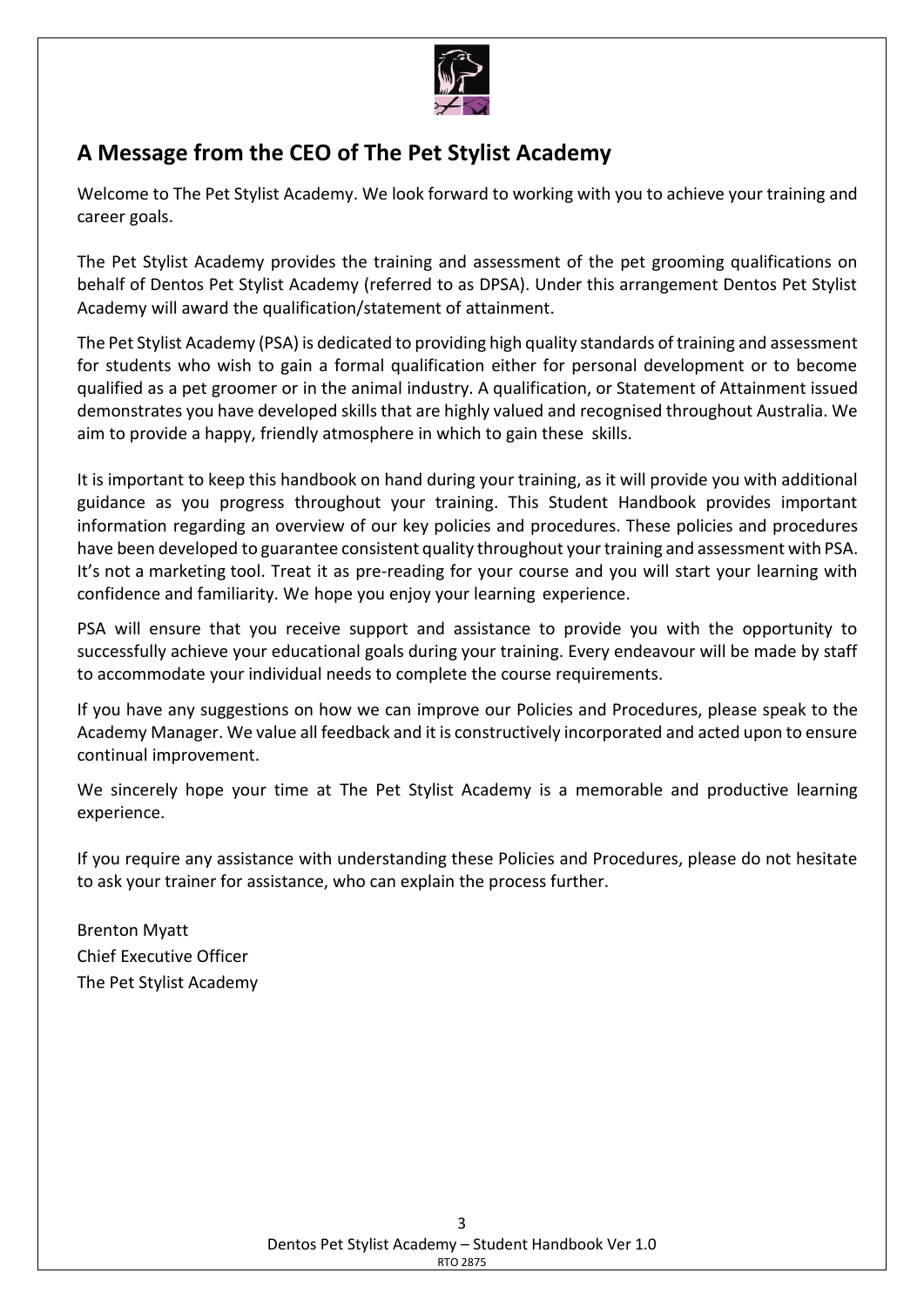

# **About Dentos Pet Stylist Academy**

The Pet Stylist Academy provides the training and assessment of the pet grooming qualifications on behalf of Dentos Pet Stylist Academy. Under this arrangement Dentos Pet Stylist Academy will award the qualification/statement of attainment.

# **Dentos Pet Stylist Academy Code of Practice**

Our commitment to educational standards is reflected in the policies and practices of Dentos Pet Stylist Academy. They are adopted to maintain high professional standards in the management, marketing and delivery of training and assessment which safeguards the interest and welfare of learners and the public.

We do this:

- By marketing the courses with integrity, accuracy and professionalism consistent with educational, cultural and regulatory systems.
- By ensuring that learners have access to adequate orientation, counselling and remedial education as appropriate, including an effective grievance mechanism. These arrangements will be sensitive to the cultural and special needs of learners from different backgrounds and may be delivered by third parties as appropriate.
- By acting with integrity in dealing with learners, past and present, and with the general public.
- By ensuring that the training venues are conducive to the success of each learner and that the learning environment is maintained to the highest standards.
- By ensuring that the training and assessment staff has the necessary qualifications, industry experience and instructional skills to effectively train and assess learners within specific courses.
- Dentos Pet Stylist Academy will ensure that the content of the course syllabus is relevant to the needs of individuals and that the theoretical and practical elements of the course directly relate to current industry needs.

# **Learners' Code of Behaviour**

#### **Rights and Responsibility**

The adult learning environment of Dentos Pet Stylist Academy encourages and supports the participation of people from diverse backgrounds. Our aim is for each learner to have an equal opportunity to learn in a supportive environment.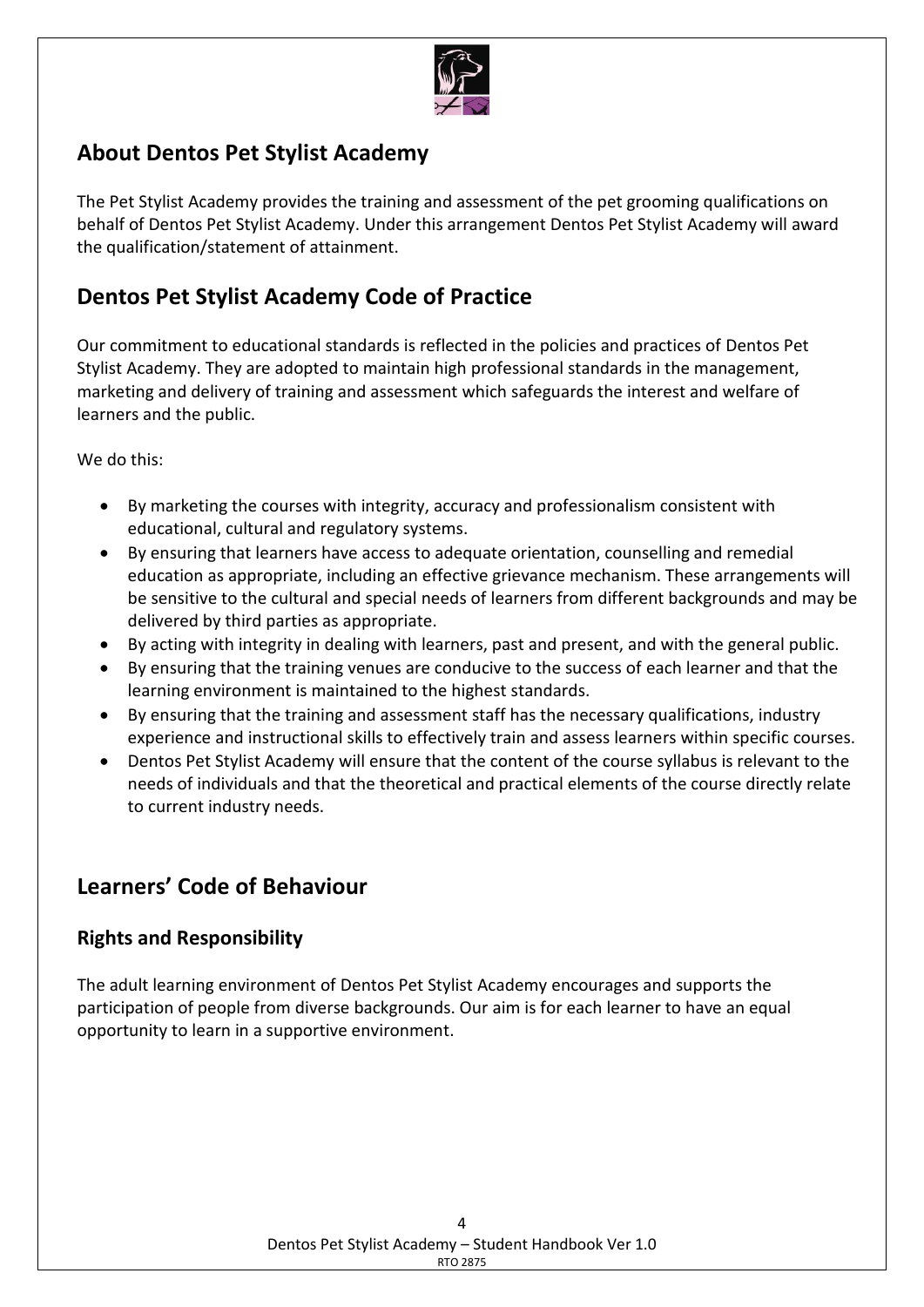

#### **Learners' Rights**

Dentos Pet Stylist Academy recognises that learners have the right to:

- Expect to receive training and assessment of a high quality that recognises and appreciates their individual learning styles and needs and that meets the Standards for Registered Training Organisations (RTOs) 2015
- Have access to all Dentos Pet Stylist Academy services regardless of educational background, gender, marital status, sexual preference, race, colour, pregnancy, national origin, ethnic or socio- economic background, physical or intellectual impairment, and religious or political affiliation
- Have their prior learning, acquired competencies, and experience appropriately recognised in determining their requirements for training and assessment
- Be advised of the learning outcomes and prescribed assessment tasks for the training program of their choice prior to its commencement through the Learner Program Guide
- Appeal for a review of the results of an assessment as required
- Expect to achieve the published learning outcomes from their training program, if they, in turn, devote the necessary time and diligence to it and meet the requirements as set out in the relevant Learner Program Guide
- Learn from fully qualified, competent and diligent facilitators who observe their responsibility to address learners' learning needs, assist them to achieve the course outcomes, and assess their learners' work fairly and according to the Standards for Registered Training Organisations (RTOs) 2015
- Learn in an appropriately appointed, safe and clean learning environment, free of all forms of harassment and discrimination
- Be treated with dignity and fairness
- Expect Dentos Pet Stylist Academy will be ethical and open in their dealings, their communications and their advertising
- Expect Dentos Pet Stylist Academy will observe their duty of care to them
- Efficient handling of administrative matters and in the processing of fees, concessions, refunds etc.
- Privacy and confidentiality, and secure storage of learner records in accordance with the organisation's policies, to the extent permitted by law
- Expect to receive their certification documentation within 30 calendar days of successful completion of all assessment requirements for the course and having paid all fees due to Dentos Pet Stylist Academy in full, consistent with Standard 3 of the Standards for Registered Training Organisations (RTOs) 2015.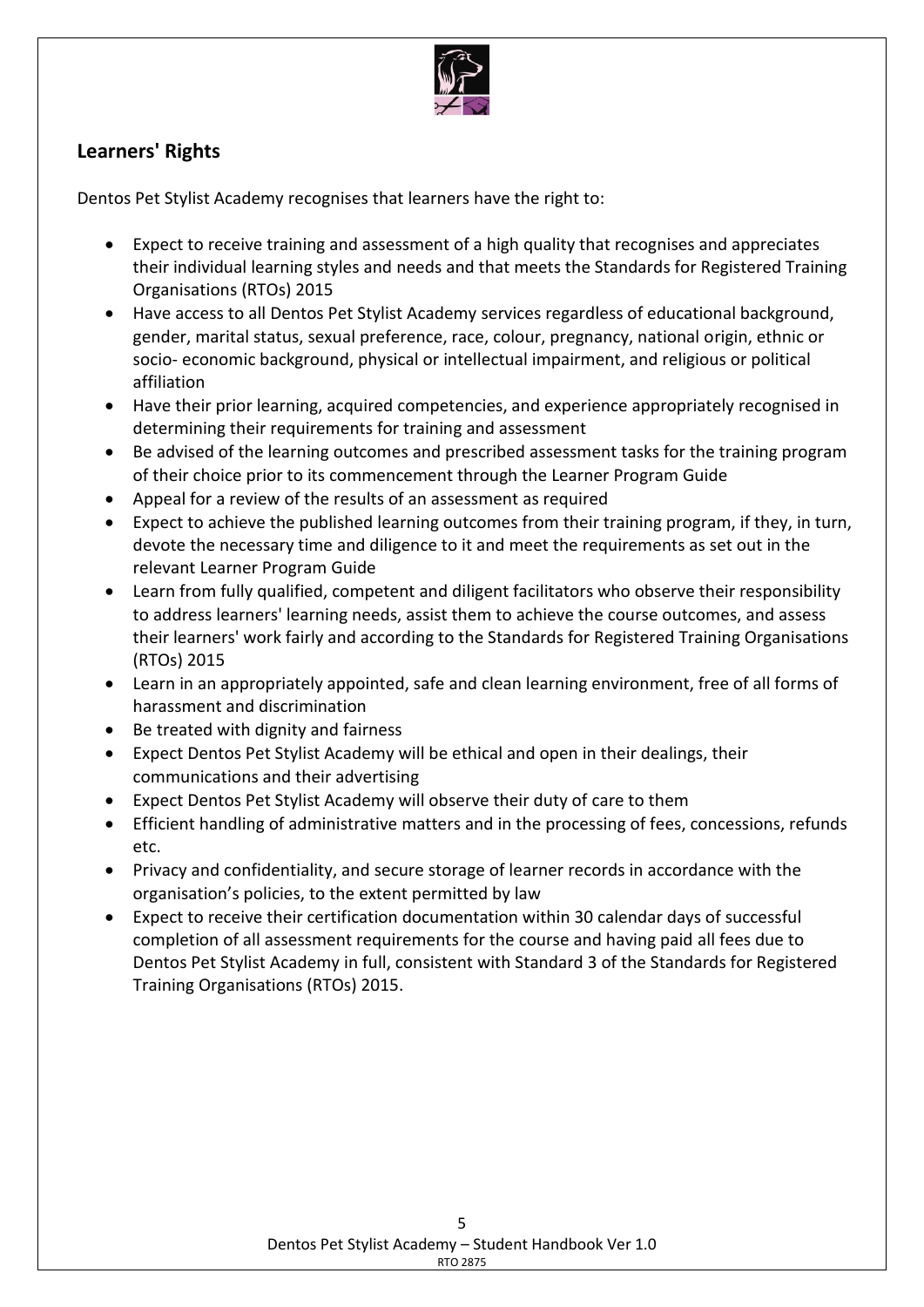

# **Learners' Responsibilities**

Learners are responsible for:

- Understanding and accepting the enrolment conditions for the courses they undertake.
- Providing accurate personal information at time of enrolment, and to advise Dentos Pet Stylist Academy of any changes to their details including address or phone numbers as soon as practicable or within 14 days.
- Paying of all fees and charges associated with their course and providing their own course requirements as outlined in the Learner Program Guide where applicable.
- Not cheating or plagiarizing in course work or assessments submitted for assessment
- Recognising the rights of staff and other learners to be treated with dignity and fairness, and behaving in an appropriate and acceptable manner towards them in face to face sessions
- Ensuring they attend face to face classes sober and drug free
- The security of their personal possessions while attending a face to face course.
- Promptly reporting all incidents of harassment or injury to the Dentos Pet Stylist Academy Executive Officer.
- Respecting Dentos Pet Stylist Academy property and observing policy guidelines and instructions for the use of equipment.
- Seeking clarification of their rights and responsibilities from Dentos Pet Stylist Academy administration staff when in doubt.

# **Learner Disciplinary Policy**

The learner disciplinary policy exists for the proper management of disciplinary issues. The policy is designed to ensure fairness and objectivity and its primary function is not intended as a form of punishment but as a means of providing learners with the opportunity to correct or modify their behaviour.

Dentos Pet Stylist Academy promotes an environment in which learners develop a positive and responsible attitude towards fellow learners, staff and the general work and learning environment consistent with workplace expectations. Disciplinary action will be taken when a learner's behaviour conflicts with the Learner Code of Conduct, according to the policies of Dentos Pet Stylist Academy. Dentos Pet Stylist Academy reserves the right to expel learners immediately depending upon the seriousness of the misconduct. Refunds are not payable in the event of expulsion for serious breaches of conduct.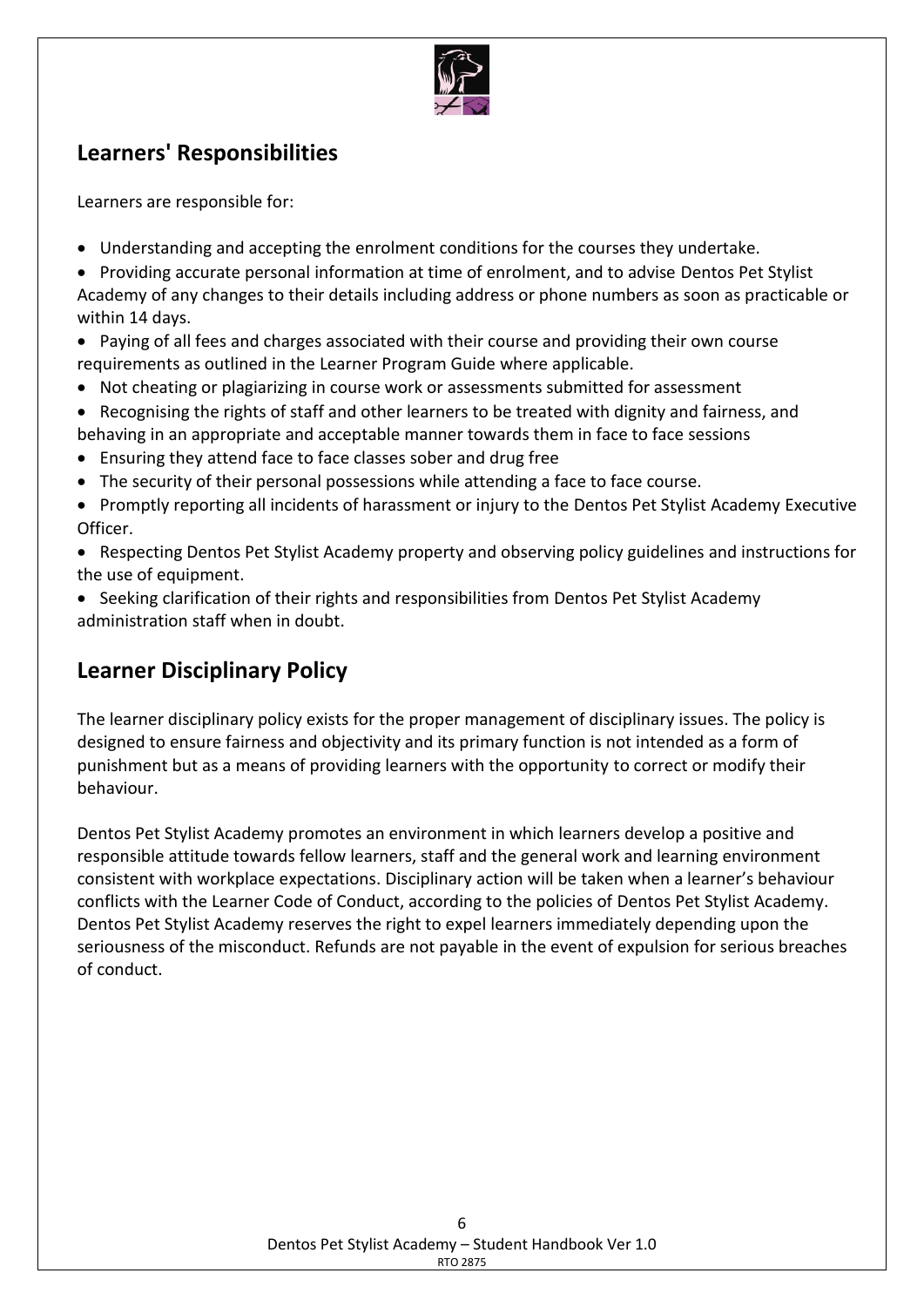

#### **Disciplinary Action Process:**

- 1. Initially, the facilitator will discuss with the learner and add a note to the learner's file.
- 2. When behaviour continues to be unacceptable the facilitator arranges a meeting with the Executive Officer.

a. Details of all disciplinary warnings and/or interviews will be recorded on the learner's file

b. The Executive Officer counsels the learner on possible consequences of breaching the Learner Code of Conduct.

- 3. An action plan may be implemented for the learner to abide by in cases deemed necessary by the Executive Officer.
- 4. Further disciplinary problems will be addressed by the Executive Officer in consultation with the trainer.
- 5. An official warning letter will be issued by the Executive Officer.

# **Qualification & Training Related Information:**

#### **Assessment**

All assessments conducted by Dentos Pet Stylist Academy are completed in the following manner:

- The learner will be offered the opportunity for RPL.
- The learner will be briefed on the assessment process by their trainer and assessor and as relevant in the Learning Program Guide.
- The assessor and the learner will agree on a time and place for the assessment as appropriate.
- All learners will be given adequate time to develop the required skills and knowledge as laid out in the Learner Program Guide before they are assessed.
- All legal and ethical responsibilities and outcomes are outlined in this guide and the Learner Program Guide. Please discuss with your assessor if you are unclear.
- The learner will be advised of the outcome at the first available opportunity.
- The trainer will provide feedback on performance and discuss the content with the learner.
- The learner will have the opportunity to appeal the decision (refer to the Complaint / Appeal section of this booklet)
- All assessments conducted by Dentos Pet Stylist Academy will observe the following directives as required by the Standards for Registered Training Organisations (RTOs) 2015 and AQF standards
- **Competency Based Assessment** Assessment must take place within a competency-based assessment system within established procedures as defined in Standards for Registered Training Organisations (RTOs) 2015
- **Validity** Assessment methods will be valid, that is, they will assess what they claim to assess
- **Reliability** Assessment procedures must be reliable, that is, they must result in consistent interpretation of evidence from the learner and from context to context
- **Fairness** Assessment procedures will be fair, so as not to disadvantage any learners. Assessment procedures will:
	- be equitable, and culturally and linguistically appropriate

Dentos Pet Stylist Academy – Student Handbook Ver 1.0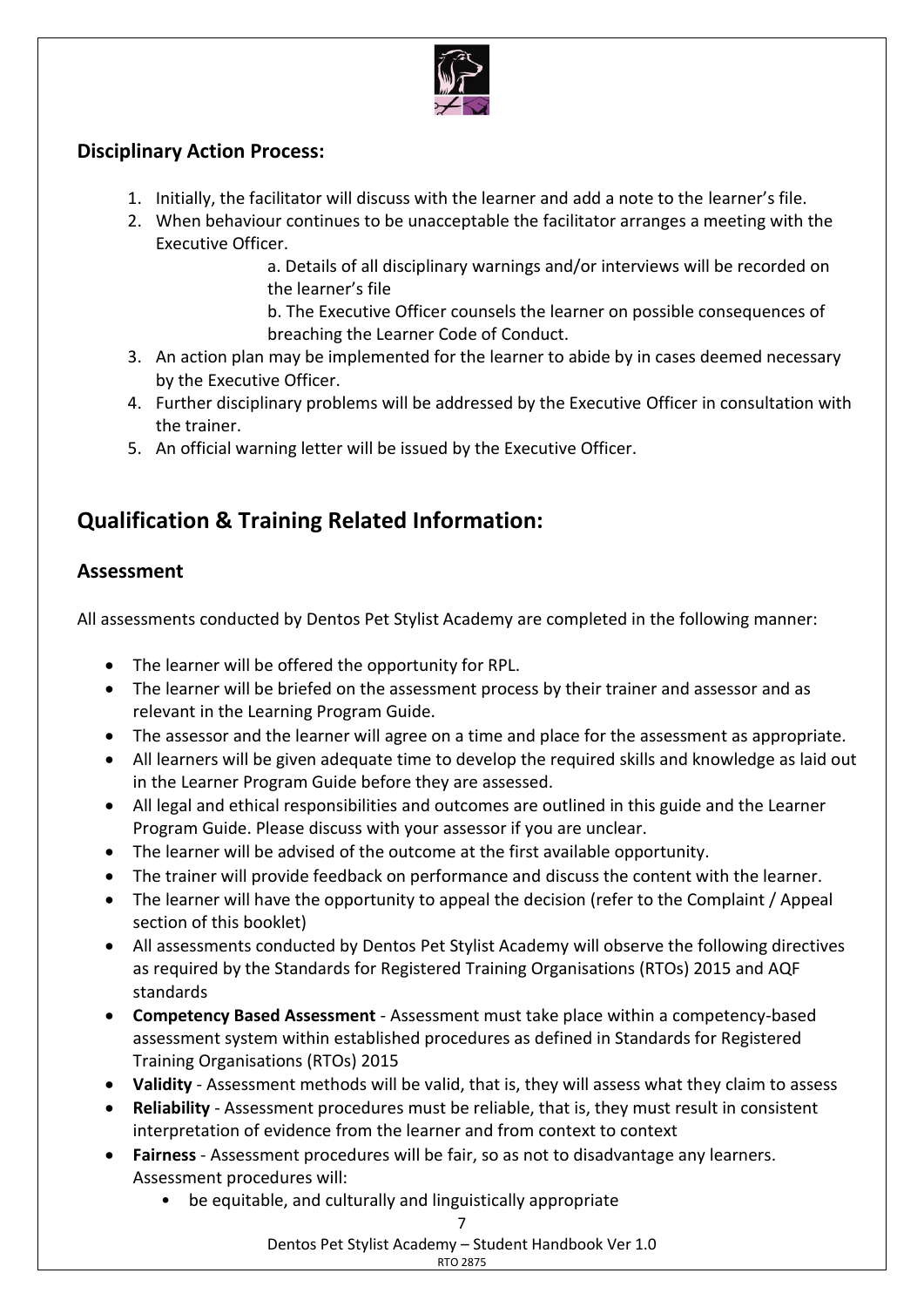

- involve procedures in which criteria for judging performance are made clear to all participants
- employ a participatory approach
- provide for learners to undertake assessments at appropriate times and where required in appropriate locations
- **Flexibility** Assessment procedures must be flexible, that is, they should involve a variety of methods that depend on the circumstances surrounding the assessment
- **Recognition of Prior Learning** Individuals seeking RPL will be able to access an RPL process as described in our Recognition of Prior Learning Kit.

#### **Assessment Reasonable Adjustments**

From time to time, Dentos Pet Stylist Academy will encounter learners with particular needs and will make all reasonable adjustments to ensure that the learner is able to equitably participate in the training and assessment and have equal opportunity to complete the training. To this end Dentos Pet Stylist Academy may customise certain aspects of training and assessment to be equitable.

Dentos Pet Stylist Academy has given a commitment to ensure equity in training and will honor that commitment where it is reasonable as determined by the respective facilitator.

#### **Assessment and Flexible Learning Procedures**

Dentos Pet Stylist Academy will offer flexible delivery and assessment options to suit the needs of individual learners wherever possible.

These include:

- alternative course time and dates where appropriate
- a second assessment of competencies which were not achieved at first assessment
- a range of delivery options

#### **Assessment Criteria**

Assessments should provide the opportunity for learners to be informed of the context and purpose of the assessment and the assessment process.

This will include but will not be limited to information regarding assessment methods and alternative assessment methods if required to accommodate special needs or circumstances.

Learners will be fully informed regarding assessment processes, the number and types of assessments, and their due dates. As many learners are engaged in progressive start courses, assessment due dates are individualised and are to be agreed with your assessor.

Staff are available to discuss the outcomes of the assessment process and guidance on future options. Re-assessment is available and should be discussed with your assessor with times and dates negotiated on an individual basis.

All assessments must be completed within the bounds of your enrolment as described in your Learner

8 Dentos Pet Stylist Academy – Student Handbook Ver 1.0 RTO 2875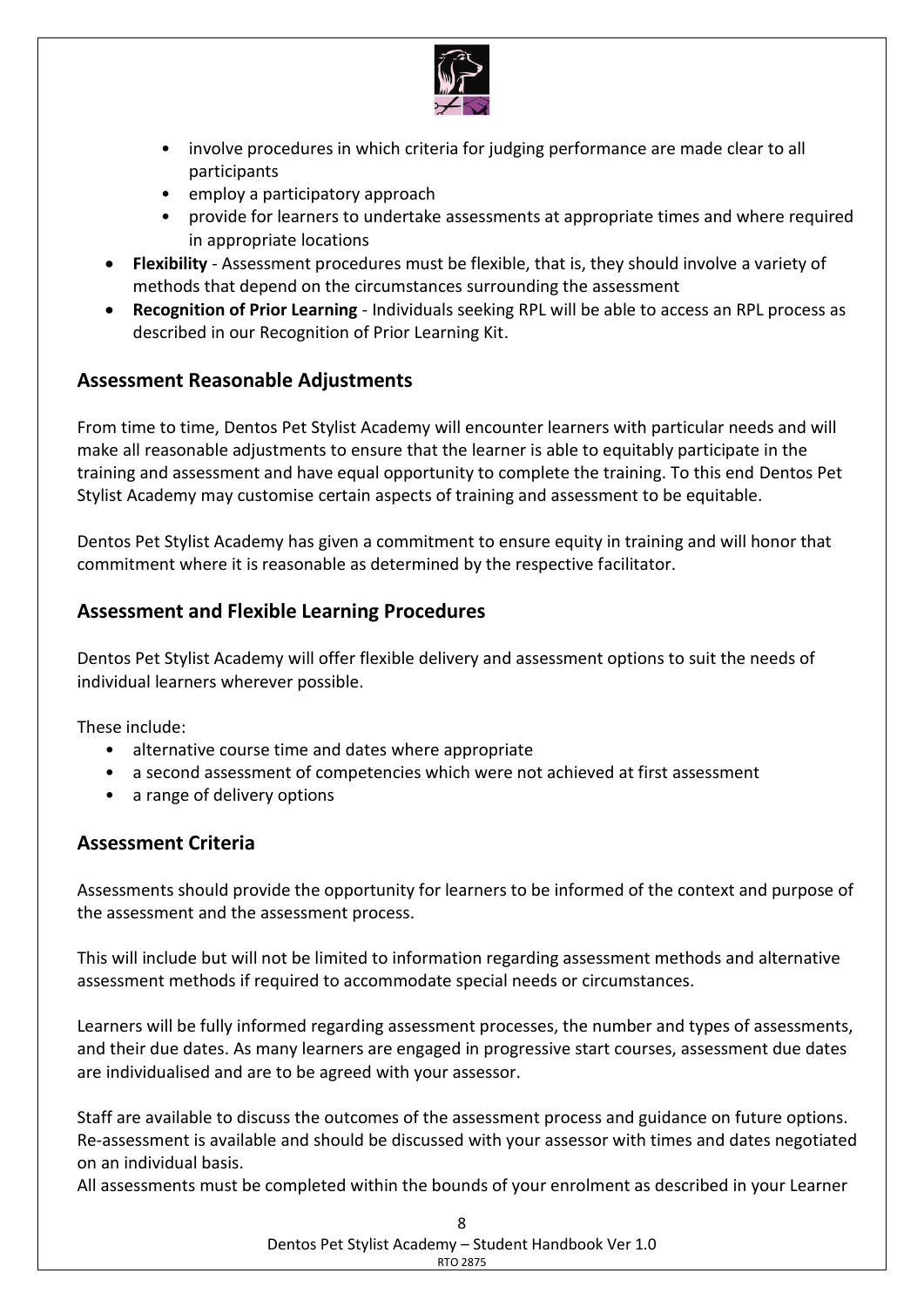

Program Guide. Re-enrolment fees may be payable if you need to stretch your enrolment beyond these bounds. Please discuss your particular circumstances with your assessor or with the Administration Officer.

Re-assessments may also occur as a result of a formal appeals process. See further details in the Complaints and Appeals policy.

#### **Appealing against Assessment Results**

Any learner who believes that the result of an assessment or unit of competency does not fairly reflect their achievement has the right to an appeal. In the first instance speak with your assessor. If an agreement cannot be reached, an impartial assessment of your work will be undertaken.

Please note that all appeals must be lodged within two (2) weeks of the result being provided. If you are assessed as Not Yet Competent (NYC), you will be given an opportunity to develop further skills and knowledge and to resubmit your assessment. You will be granted two re-sits for assessments considered NYC.

Please refer to the Complaints and Appeals policy and Procedure below.

#### **Academic Misconduct and Plagiarism**

Misconduct or plagiarism occurs when you reproduce someone else's words, ideas, or findings and present them as your own without proper acknowledgment. It includes attempts by learners to cheat or act dishonestly in an examination, test, assignment, essay, or any other assessment task.

Please refer to the Harvard Referencing System for guidance on how to appropriately acknowledge sources of information that you have used in preparing your assessment tasks.

Learners who are found cheating or guilty of plagiarism in any form of assessment will be deemed *Not Yet Competent* for the relevant Unit of Competency.

All cases of cheating or plagiarism are recorded in the Learner's file and remain permanently on the record. Learners found cheating will receive a formal written warning from the Administration Officer. Learners have a right to appeal the allegation.

Continued academic misconduct or involvement in plagiarism will result in expulsion from Dentos Pet Stylist Academy. Please refer to the refund information in this handbook for further information.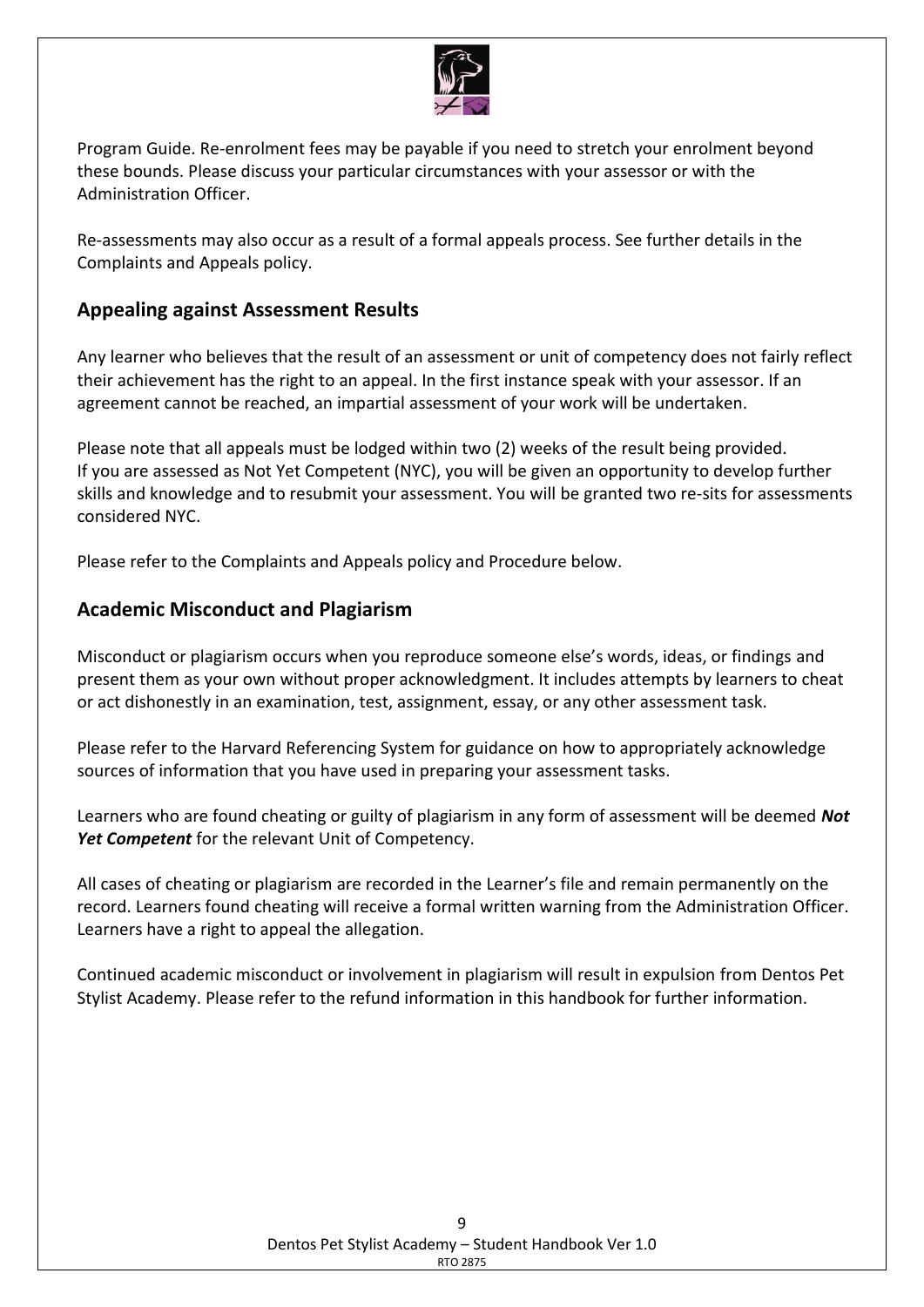

#### **Attendance and Scheduling**

Learners are expected to attend 100% of their timetabled classes and workshop training sessions. Failure to attend may result in a learner compromising their ability to achieve competency or to successfully complete their studies.

Please talk to your trainer and assessor about your particular circumstances and where possible, Dentos Pet Stylist Academy will offer make up classes and/or provide class notes.

#### **Absenteeism**

Please discuss any proposed absenteeism with your facilitator to make alternative arrangements for study and/or assessment. In the event of ill health and repeated absences, a doctor's certificate may be required. Please talk to your trainer and assessor about your particular circumstances.

#### **Client Information, Enrolment and Induction and Orientation Procedures**

Prior to enrolling or commencement of your studies, whichever comes first, Dentos Pet Stylist Academy is bound to provide you with sufficient information for you to make an informed decision regarding your course of study and accessing any available government funding.

These documents include:

- Course Brochure
- Unique Student Identifier Information
- Concessional Student Declaration Form

For classroom-based delivery, demand is often very high and places limited. Learners will be accepted into limited places on a first in basis. As demand grows, further classes may be offered. We are here to help. Please talk to the Administration Officer about your particular circumstances.

Should you decide to join the course, you will be sent:

- An enrolment form
- This Learner Handbook
- The Learner Program guide

Learners who are enrolling in a course at Dentos Pet Stylist Academy must first read this Learner Handbook. Learners should also read our Refund Policy carefully. You will be asked on your enrolment form to confirm that you have read and understood it.

Please submit your fully completed enrolment form and your deposit to the addresses below. Also send through any other documentation such as certified copies of academic reports that may assist us in assessing whether credit transfers and/or RPLs of units of competency are due can also be forwarded.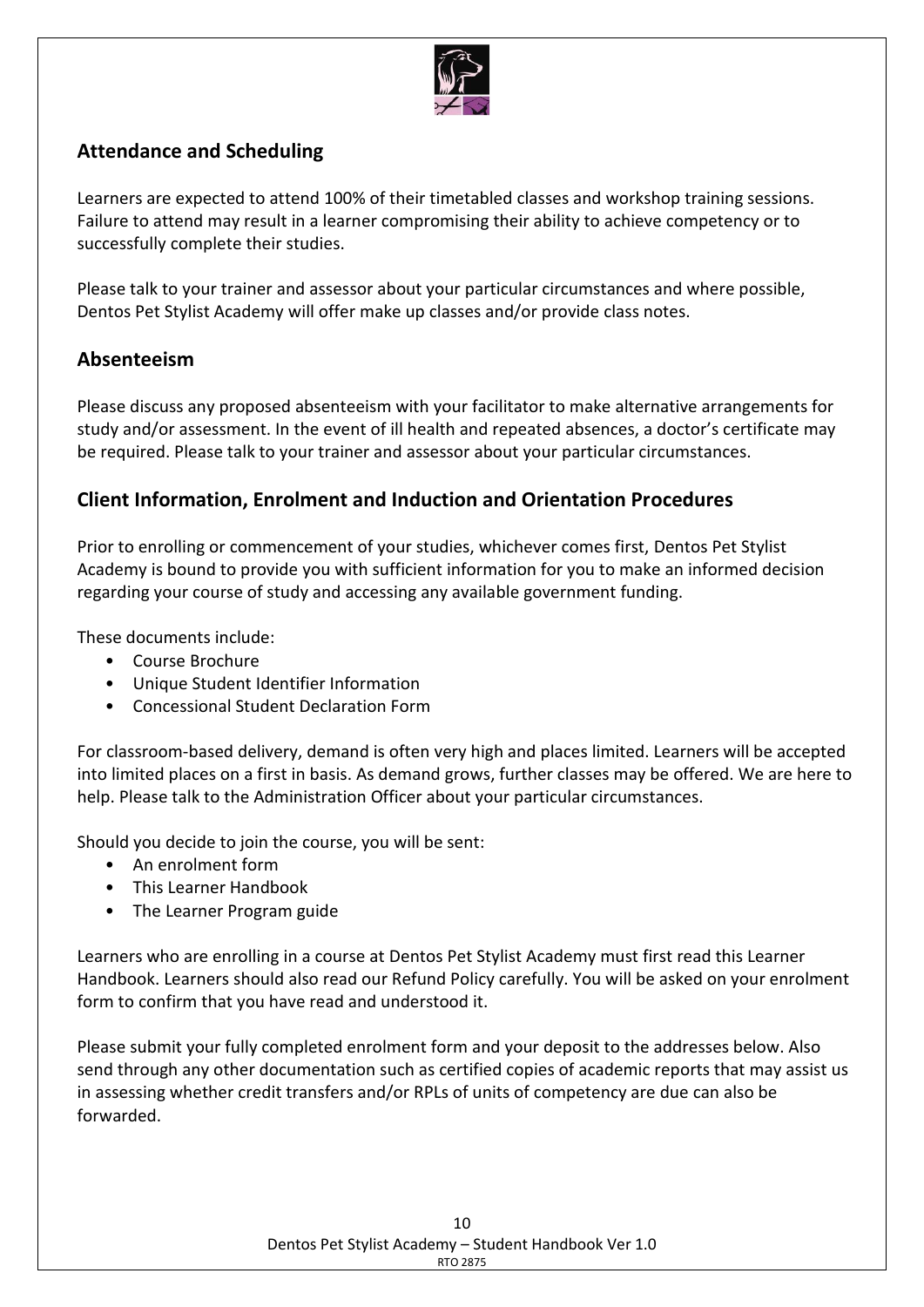

Once we have received and processed your documentation and payment, we will contact you as soon as possible to confirm your enrolment.

> **By post:** 49 Cypress Drive, Broadbeach Waters QLD 4218 **By email:** petstylistacademy@gmail.com

Upon enrolment you will sent:

- Your facilitators contact details
- Student login and passwords as appropriate
- All relevant training materials pertinent to your circumstances
- Your trainer will contact you to discuss the course requirements with you and to orientate you to the materials and assessments

#### **Course Delivery**

Dentos Pet Stylist Academy will:

- provide, prior to course commencement, the Learner Program Guide containing information about your specific course, the program of study and other relevant information
- ensure that training and assessment occurs in accordance with the requirements of the course and the Standards for Registered Training Organisations (RTOs) 2015
- ensure that national guidelines are followed when customising courses to meet the needs of particular clients
- obtain written permission from course copyright owners prior to course delivery to use and, if required, customise accredited courses as applicable
- ensure that all courses on the Dentos Pty Ltd Scope of Registration reflect currently endorsed Training Packages

#### **Course progress**

Your facilitator/s will monitor your progress and will provide feedback to you on a regular basis. The feedback may include one or more of the following:

- Assessment and comments on assignments, project reports or exam papers where applicable
- A written evaluation sheet
- Oral feedback on your overall performance

Please do not hesitate to contact the Dentos Pet Stylist Academy team to discuss any concerns you may have with progress or completion. Allowable adjustments can be made, and support is available to assist you to complete your studies.

If you are not satisfied with the feedback given on your work, you can discuss this with your facilitator individually. If you are still not satisfied, please refer to our Complaints and Appeals Process.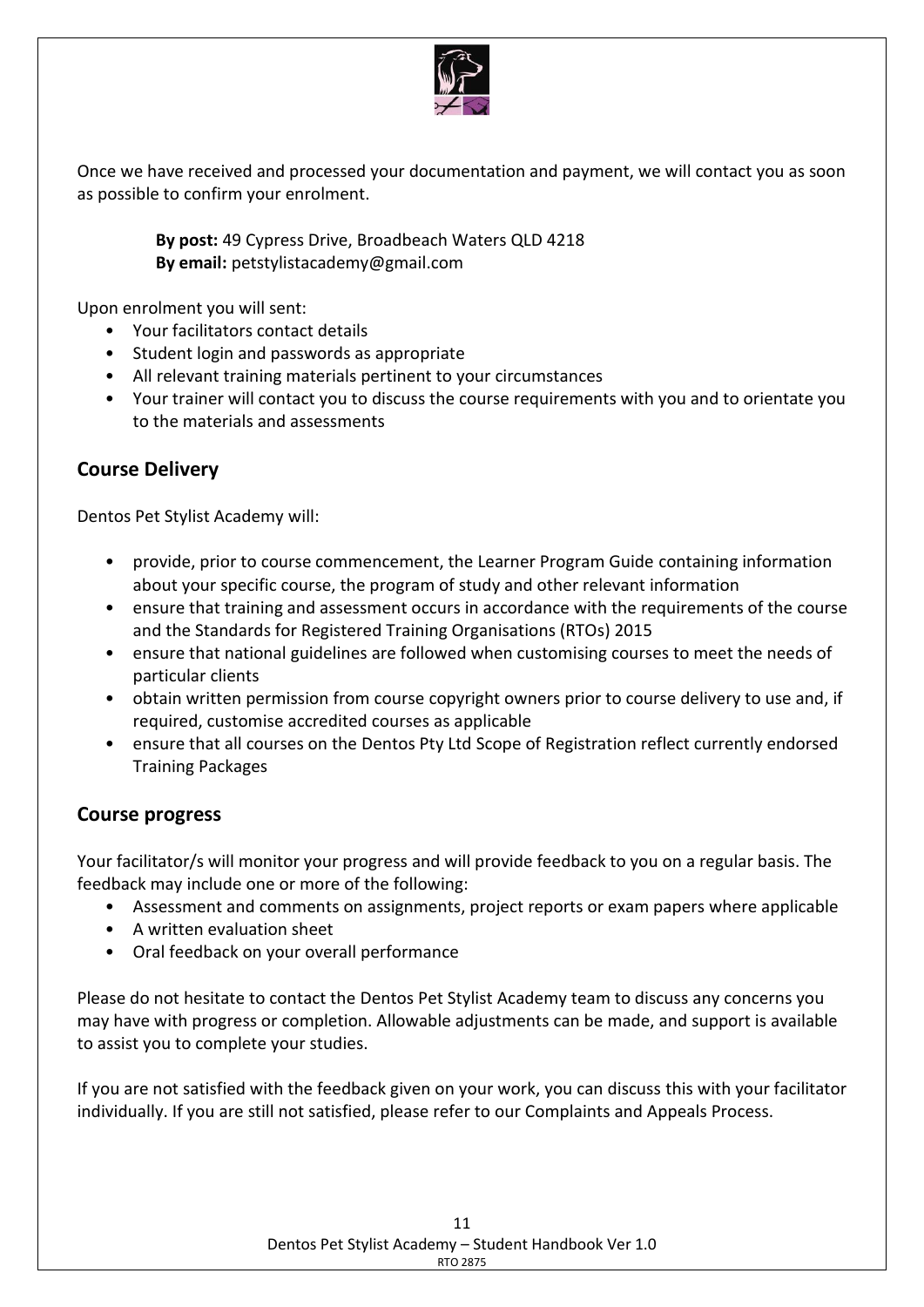

#### **Course award**

On successful completion of your course, you will receive:

- A Certificate (testamur) with the applicable qualification level if you have successfully completed all units of competency in the qualification
- A Statement of Attainment if you have successfully completed only some of the units of competency in the qualification
- An Academic Transcript that details every unit you have completed and the appropriate result

All Certificates must be sent to the address Dentos Pet Stylist Academy has on file. Please ensure this is correct at the time of completion. Should you wish your Certificate to be delivered to a third party (for example, your employer) Dentos Pet Stylist Academy must have your written approval to do so.

Please note that certificates issued for Non-Accredited Short Courses will be Certificates of Attendance and will not display the Nationally Recognised Training symbol, nor are they recognised through the Australian Qualifications Framework.

Only nationally recognised competencies and qualifications will display the Nationally Recognised Training symbol.

#### **Change to enrolment/ personal details**

It is important that our records are accurate and up to date. Should you change your name, address or any other details during your period of study, please notify Dentos Pet Stylist Academy staff as soon as practicable.

A Change of Personal Details form is available however email and phone advice are also acceptable. In the event that you phone in a change of details, Admin will complete the Change of Personal Details form on your behalf.

This will ensure that any correspondence we send you, including your certification documentation is received safely.

#### **Feedback**

Dentos Pet Stylist Academy has a quality and continuous improvement policy. This can only be achieved with the help of feedback received from clients and learners. We urge you to speak with your facilitator or any of the Administration team if you have feedback for us. The CEO can also be contacted via petstylistacademy@gmail.com.

You are invited to use the Learner Feedback Form provided on The Pet Stylist Academy USB to provide us with your views. This form enables you to officially notify us if you would like to comment on what we have done well and what we can improve on. Your suggestions and comments are welcome and will be discussed by The Pet Stylist Academy Directors who take Learner Feedback into consideration when making management decisions.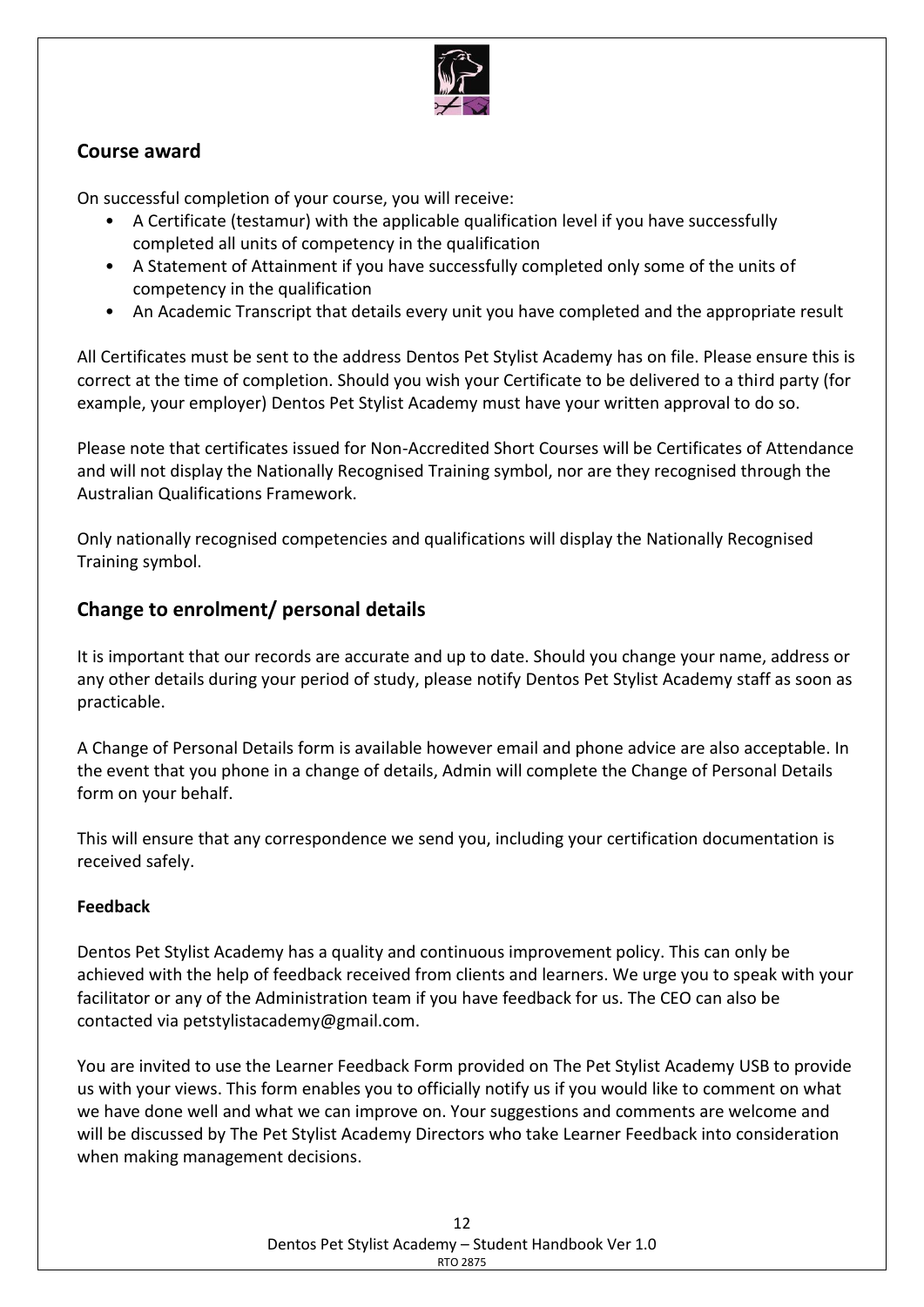

#### **Language, Literacy and Numeracy Assessment (LL&N)**

A language, literacy and numeracy non-intrusive assessment is offered for the purpose of identifying special needs of learners.

This assessment enables Dentos Pet Stylist Academy to address specific learner needs and tailor the training program and/or assessment process to best meet those needs. Where necessary, adjustments to the methods of training delivery and/or to the assessment process can be made, so the learner is supported and has a reasonable chance of success in their training.

For those learners participating under Commonwealth and/or State traineeships, an LL&N assessment is mandatory.

Please let your trainer know if you feel you will need assistance with language, literacy or numeracy. If you have indicated a special need on your enrolment form, you will be contacted by the Administration Officer to discuss further and your facilitator will be advised. Dentos Pet Stylist Academy is committed to assisting you achieve your learning outcomes.

#### **Learner Support**

We understand that there may be times when personal issues may affect your ability to undertake your training. Please talk to your facilitator in the first instance if you want to seek support. You can always contact the Admin Officer also who will be able to link you with appropriate internal or external contacts who can assist you.

#### **Materials, Texts & Personal Equipment**

Course materials are provided by Dentos Pet Stylist Academy to the learners in relation to their studies.

Some text and references may be mandatory and some recommended by the training staff. If the texts and references are mandatory, it will be clearly outlined in the Learner's Program Guide whether their cost was included in the enrolment fee or whether this would be an additional expense to the learner.

If the text and references are recommendations only, purchase is optional and not necessary for the completion of the course.

Dentos Pet Stylist Academy does not accept responsibility for the loss or breakage of a learner's personal equipment.

#### **Payment Plans**

Payment plans are available for all courses. Please speak with an Admin Officer or contact us at petstylistacademy@gmail.com for assistance. Fees must be paid in full before your certification documentation can be issued.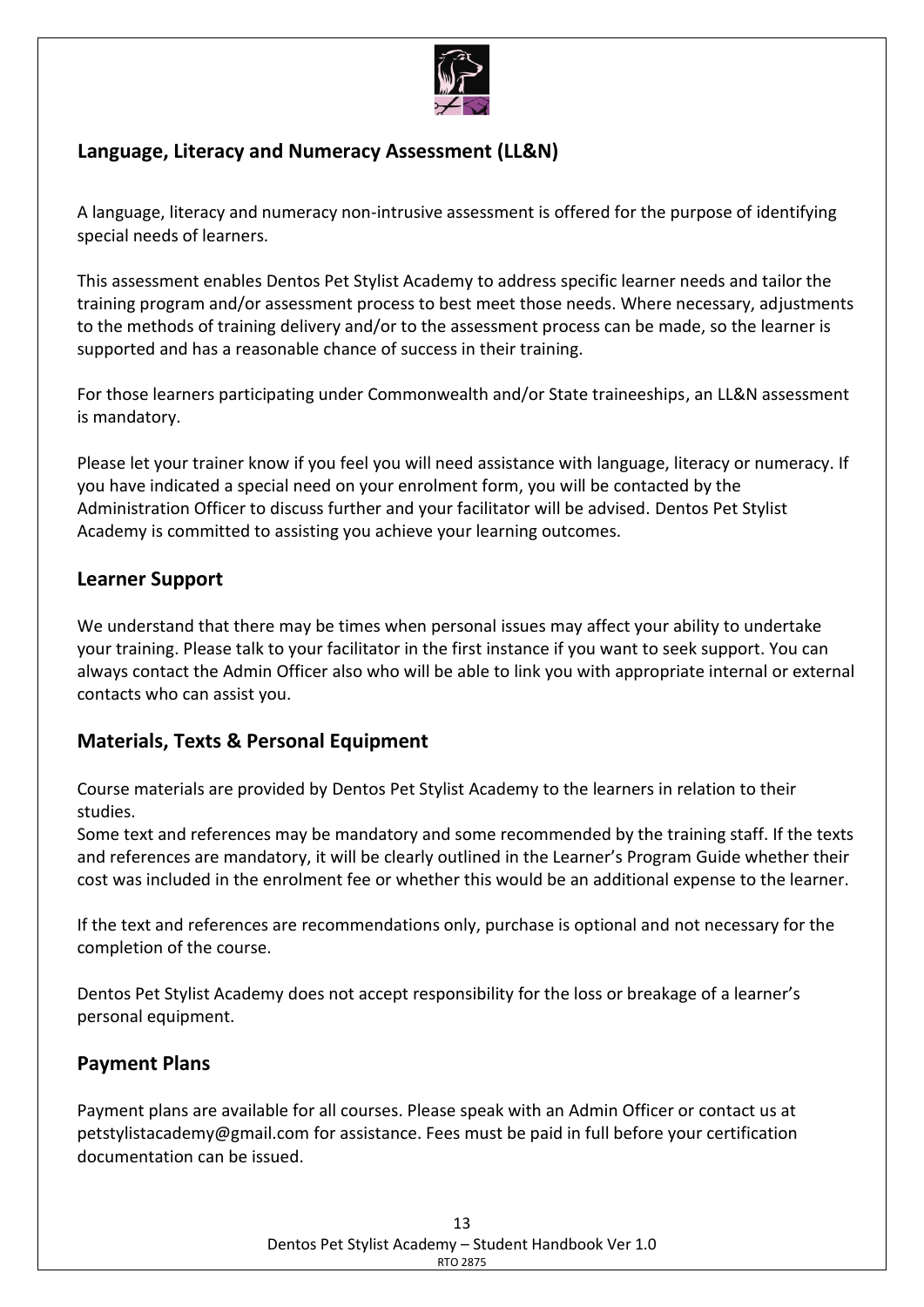

### **Recognition of Qualifications and Competencies Issued by other Training Providers**

You should not be expected to repeat learning for which you have already been deemed competent.

If you have already completed any nationally recognised units of competency relevant to your current course through another training provider, Dentos Pet Stylist Academy is bound to recognise them.

You need to provide Dentos Pet Stylist Academy with a certified copy of the Statement of Attainment (a summary of competencies completed) so that your credit transfer/s can be assessed and applied by Admin staff.

When they are current units of competency as listed on www.training.gov.au, the process is straightforward, and the outcome is that you are not repeating units that you have already completed.

When units are outdated or the results are from another AQF authorising institution like a university, a comparison between the unit of study you are resulted for and the unit you are seeking credit must be conducted to determine equivalence. If the unit of study is not from a RTO, you are responsible for providing all information to allow an assessor to compare the content of the unit you are resulted for and the unit for which you are seeking credit.

The RTO is bound to authenticate the validity of documents that you provide when seeking credit transfer.

Dentos Pet Stylist Academy is not obliged to issue a qualification or statement of attainment that is achieved wholly through recognition of units and/or modules completed at another RTO or RTOs.

In some cases, licensing or regulatory requirements may prevent a unit or module being awarded through a credit process.

Note that providing credit for previous studies is not a recognition of prior learning (RPL) process. RPL is a form of assessment of the competence of a person, while providing credit is recognising the equivalence of studies previously undertaken and completed successfully.

#### **Recognition of Prior Learning (RPL)**

RPL is an assessment process which recognises an individual's prior learning achieved through formal and informal training, work experience or other life experiences. You may be eligible to gain exemption from units of competency in your course through RPL.

A qualified assessor organises this through either a structured evidence collection and interview process or an assessment only procedure.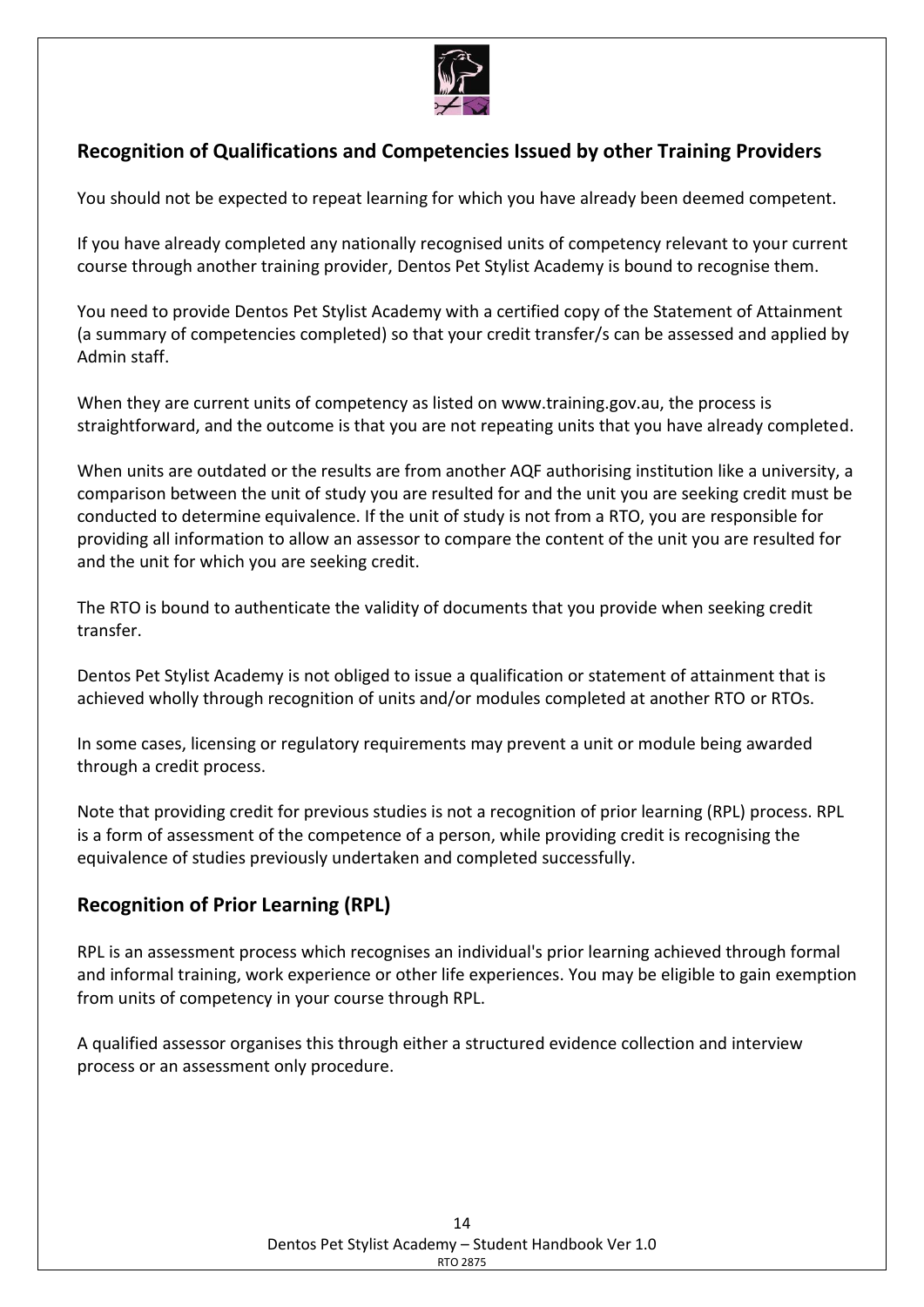

While Dentos Pet Stylist Academy staff may be able to make suggestions and give advice, the onus is on learners to complete the appropriate application form(s), assemble the necessary documentation and submit the application(s).

The results of an RPL application may be:

- That you are exempted from the unit/s of competency and on your statement of results it is noted that the unit/s was completed through an RPL process.
- That you are required to undertake some gap training and/or assessment as provided by your assessor when it is found that your evidence does not fully support an RPL.
- That your RPL application is rejected and you are required to train and to be assessed in the unit/s.

Talk to your facilitator or the Administration Officer if you would like more information about RPL or if you would like to lodge an application.

#### **Vocational Education & Training**

Your course has been drawn from a National Training Package. Training Packages include:

- industry course standards; these are the standards each industry requires its workers to have
- the different national qualifications a person can receive when they are assessed against the standards
- guidelines for assessing competence in the industry

Someone who is competent has the required knowledge and skills and can apply them effectively in the workplace.

Courses are comprised of a combination of compulsory and elective units of competency to be completed within a theoretical and practical workplace application. Learners will be required to complete the required number of compulsory and elective units as indicated in the individual course.

All of our courses are specifically designed to meet the needs of Australian industry.

#### **Vocational Placement**

Some qualifications have a specified vocational experience requirement. That is, to be deemed competent in particular units of competency, the learner must provide evidence of experience in a relevant workplace setting in the tasks as specified in the unit.

Learners are required to seek out their own opportunities as this often serves as a 'long term job interview.' That is, by demonstrating to the potential employer your skills and abilities over time while undertaking your vocational placement, you have a competitive advantage over other job candidates should a vacancy arise.

It should be noted that Dentos Pet Stylist Academy is not responsible for finding your vocational placement. It is the responsibility of the learner to endure they can get placement.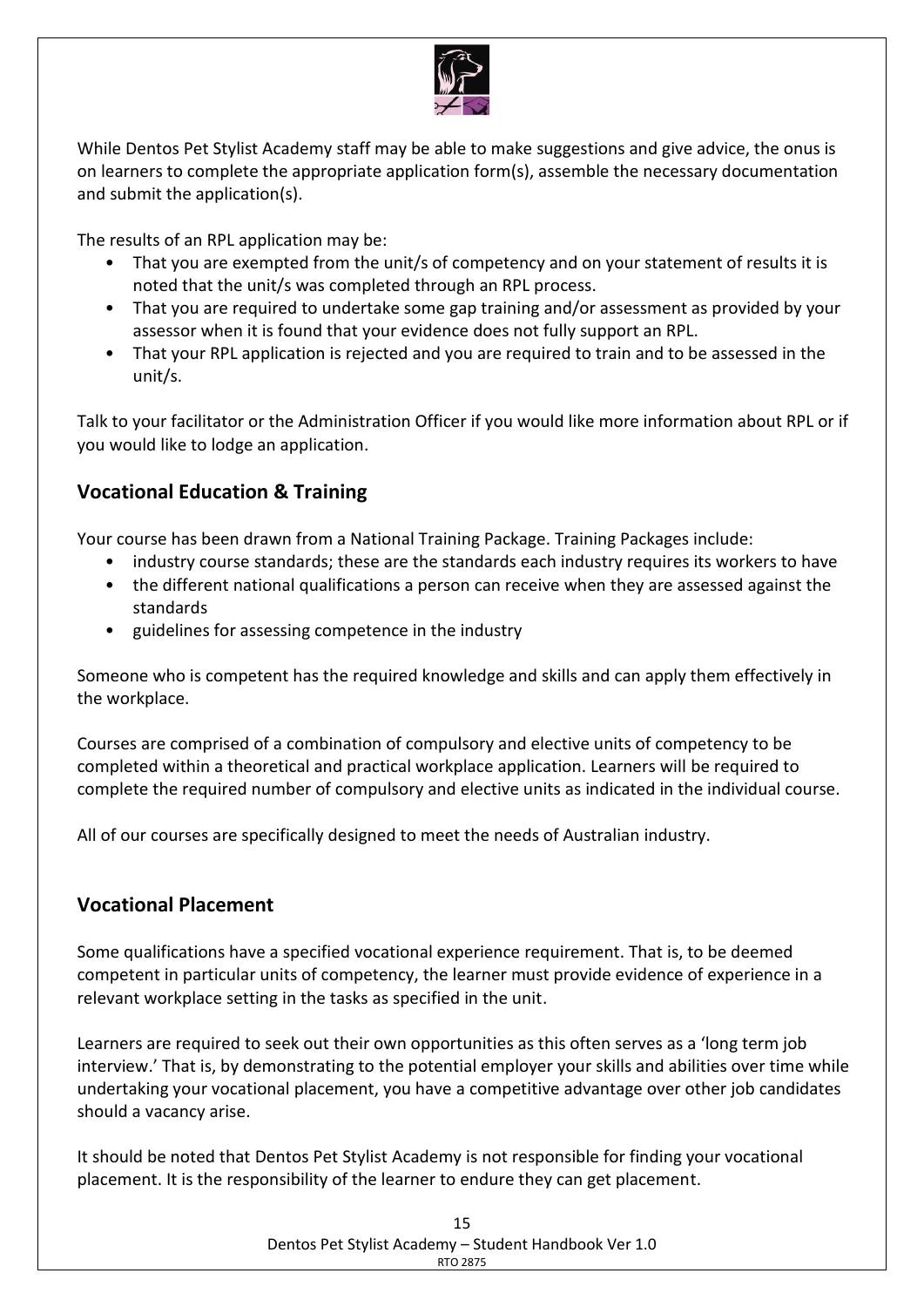

In the event that you cannot find your own vocational placement, Dentos Pet Stylist Academy will seek to assist you for a fee as specified in the fees schedule. Learners must make themselves available to undertake vocational placement to suit the needs of the host organisation. In some industries, this might include any day of the week and might include hours of work with start times as early as 6:00am and finishing times as late as 11:30pm. Dentos Pet Stylist Academy will endeavour to work with learners to find suitable vocational placement opportunities as required, but it is not our responsibility to do so.

Both the course brochure and the Training Program Guide specify the mandatory work experience requirements of particular units, if applicable.

If you have organised your own vocational placement, you will need to advise your facilitator of the sponsor organisation's details as well as the contact person. The organisation will need sign the vocational placement logbook with which the learner is issued to acknowledge the required hours have been worked. This will form part of your assessment for the specified unit as well as ac

Should the learner be an existing worker, a letter will be required from their employer confirming the hours worked. The template letters are available from your facilitator or from [petstylistacademy@gmail.com](mailto:petstylistacademy@gmail.com)

#### **INSURANCE**

Where a learner undertakes work experience, all insurance matters are their personal responsibility and that of the host organisation's worker's compensation.

If Dentos Pet Stylist Academy organises the vocational placement, the learner is insured under Dentos Pet Stylist Academy insurance and a Vocational Placement Agreement between the host organization and Dentos Pet Stylist Academy will need to be entered into. Please contact Dentos Pet Stylist Academy Admin for more information.

#### **TRANSPORT**

Learners undertaking work experience or vocational placement are responsible for transportation to and from the venue.

#### **GENERAL**

Learners are responsible for:

- Conducting and presenting themselves in a professional and ethical manner at all times
- Obeying the reasonable instructions of the persons supervising their vocational placement
- Obeying organisational policy and procedures
- Their own personal safety
- Provision of suitable work clothing/uniforms unless specified on the brochure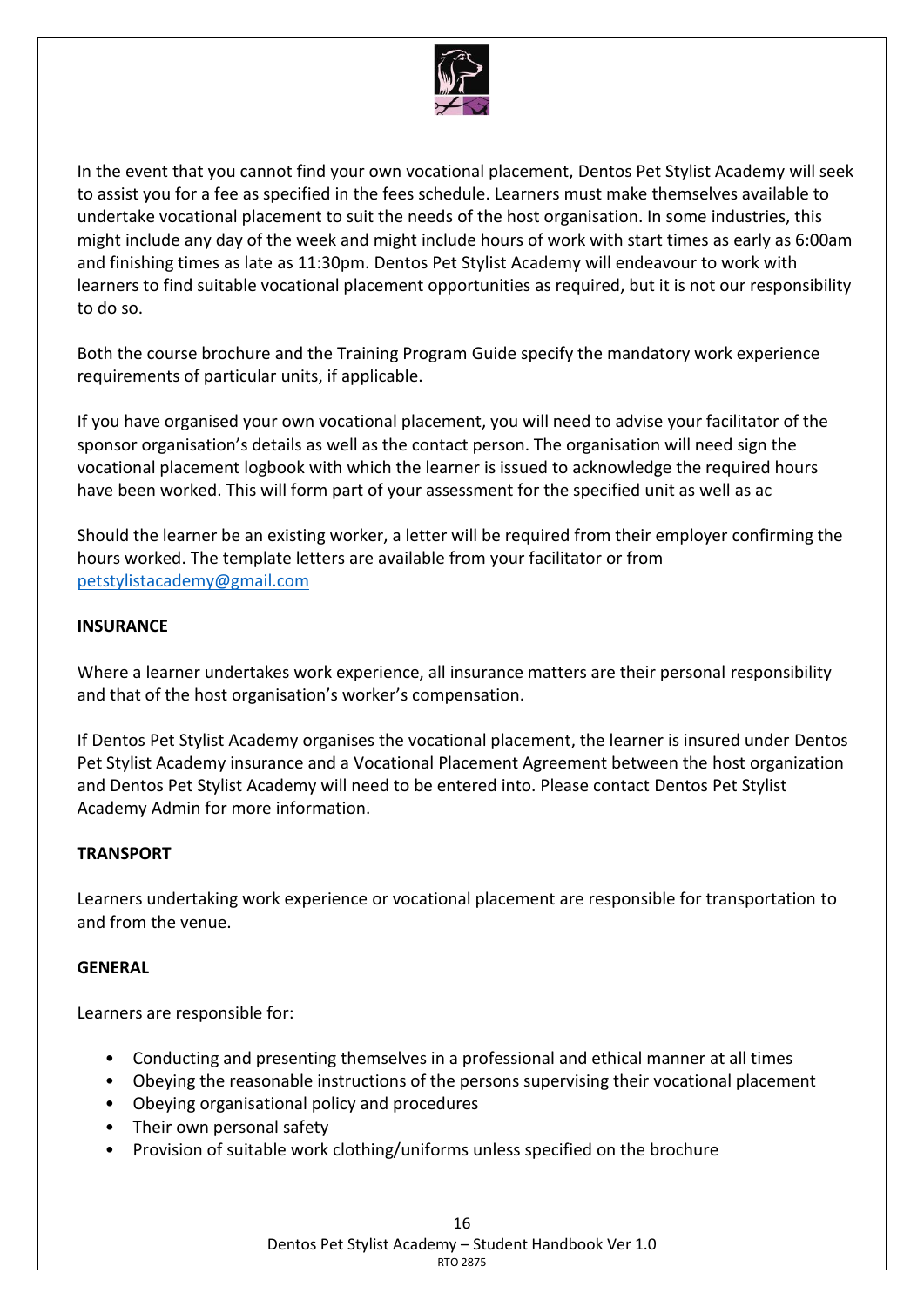

#### **Upgrading to a Higher Level Course**

Rarely, learners may wish to upgrade their studies from the course in which they have enrolled into a higher level course. Should this be relevant for you, please raise this issue with your facilitator in the first instance and with the Administration Officer as required. New enrolment forms will be required as may RPL applications or other documentation. Where possible, approval will be granted.

It is not possible to downgrade to a course lower than the level into which you have enrolled. Any learners finding that they are unable to complete their current course for any reason should read the Refund Policy carefully before making any decisions and discuss with the Administration Officer.

Dentos Pet Stylist Academy is responsible for ensuring that you have the necessary abilities to reasonably complete a course of study at the required level before you are enrolled into that course. By accepting your enrolment, you acknowledge that both you and Dentos Pet Stylist Academy have deemed that with due application and diligence to study that you could successfully achieve the qualification into which you were enrolled.

#### **Withdrawals and deferrals**

In the event of two missed attendances at scheduled classes without prior notice and/or after two repeated failures of contact by your facilitator, Dentos Pet Stylist Academy will assume you have withdrawn from the course.

If you wish to defer your course you are required to submit the request in writing to the Administration Officer. A deferral may be awarded on an individual basis. Please contact your facilitator to discuss your circumstances.

As a general rule, no refund will be payable after the course has commenced and you withdraw, however, exceptions will be considered on a case-by-case basis.

Please contact your facilitator to discuss your circumstances.

#### **Failure to progress**

It is the learner's responsibility to make progress in their studies and be working towards course completion. Trainers and assessors and Dentos Pet Stylist Academy Administration staff are available to you to assist with your progress.

A failure to make progress could result in Dentos Pet Stylist Academy cancelling your enrollment.

The trainer will make two attempts in writing, via telephone or text to contact the student who is not engaging in their learning.

Depending on the course and the delivery model this could be a failure to attend classes, a failure to log on to the online learning system, a failure to respond to the trainer and assessor's communication attempts.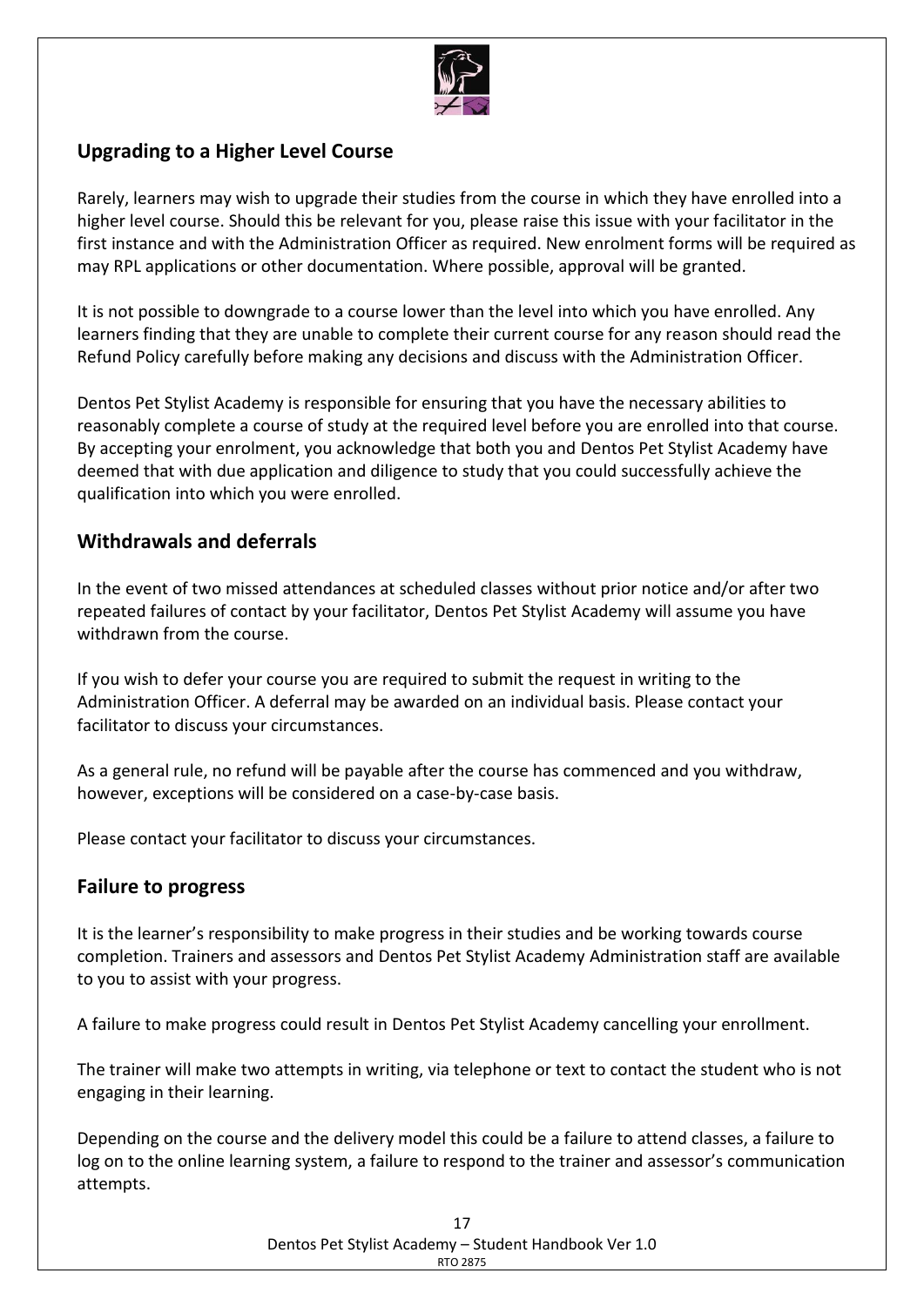

If an online learner does not log on to the online learning system, this would be considered as disengagement. If a learner fails to attend four consecutive lessons, this would be considered disengagement. If a distance learner has no communication with their trainer and assessor for one month, this would be considered disengagement.

After the trainer's two attempts to contact the learner, Dentos Pet Stylist Academy Administration will make a further two attempts. If the learner has not contacted Dentos Pet Stylist Academy within 14 days of the final Administration communication attempt, the learner's enrollment will be cancelled.

Dentos Pet Stylist Academy understands a learner's competing priorities. Open communication with your trainer and assessor or Administration is imperative so that we understand your engagement with learning.

# **General Administration:**

#### **Application of Dentos Pet Stylist Academy Conditions**

These conditions apply to every learner undergoing a course at Dentos Pet Stylist Academy.

A condition of acceptance for training and assessment is that, upon enrolment, each learner is to sign a copy of these conditions. This appears on your enrolment form. In doing so, the learner undertakes to obey the conditions whilst a learner of Dentos Pet Stylist Academy.

The conditions have been designed to ensure that every learner fairly receives the utmost benefit from Dentos Pet Stylist Academy. Also, the conditions are to ensure the maintenance of the high professional standards Dentos Pet Stylist Academy.

In addition, the conditions are intended to promote harmonious relations between the staff and learners, and among learners.

The Chief Executive Officer of Dentos Pet Stylist Academy reserves the right to arbitrate on the interpretation of any condition in case of any contention about the meaning or application of a condition.

#### **Accessing Information**

#### **Policies and Procedures**

The policies and procedures about which you should be aware are contained in this Handbook. More broadly, Dentos Pet Stylist Academy has a number of other policies and procedures ensuring effective governance of the RTO. Learners can access these additional policies and procedures by contacting the Administration Officer. Should you require any information or a copy of a policy or procedure please contact any of the Dentos Pet Stylist Academy staff via phone or email. Copies will be supplied to you free of charge.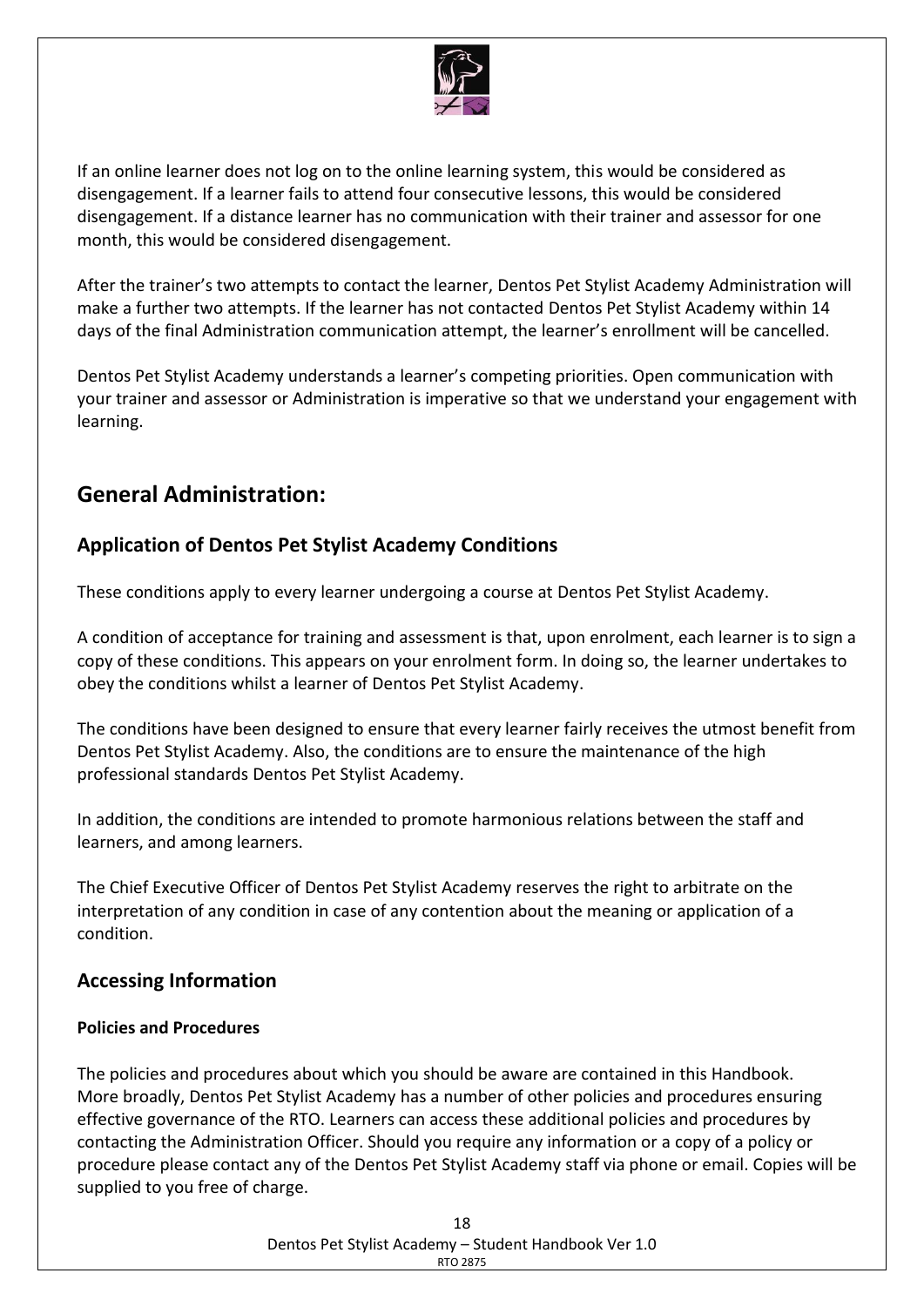

#### **Learner Training Records**

Access to individual learner training records must meet Commonwealth and State Privacy legislation and will be limited to:

- individuals wishing to access their own personal records
- individuals authorising releases of specific information to third parties in writing
- Dentos Pet Stylist Academy staff who require this information as part of their job role
- Officers from ASQA or their representatives for activities required under the Standards for Registered Training Organisations (RTOs) 2015 and funding bodies
- legal requirements (e.g. subpoena/search warrants/social service benefits/Evidence Act).

Learners wishing to access their records may do so in writing to the Administration Officer and include proof of identity.

#### **Access and Equity**

Dentos Pet Stylist Academy will provide people with the opportunity to access, participate and successfully achieve outcomes in vocational education and training. Our access and equity policy represent commitment to maximise access, participation and outcomes for all people involved in our education and training programs.

Dentos Pet Stylist Academy are able to provide support and counselling services when necessary. These support services may be provided by a contracted third party provider. Support will vary between individuals but may include simplifying the language used, offering alternative methods of assessment, referral to appropriate books and websites for information to assist with learning or other external agencies as identified.

Where a learner is identified as having special needs they will receive regular contact from the facilitator. The learner should contact the Administration Officer at any time that they feel extra assistance would be helpful. All enquiries and requests for extra support or assistance will be followed up.

#### **Consumer Rights**

All consumers of products and services are protected under Australian law. Please refer to the website below to familiarise yourself with your consumer guarantees.

#### https://www.accc.gov.au/consumers/consumer-rights-guarantees

Additionally, each State and Territory has its own consumer protection legislation, some specifically with regard to training courses. You should familiarise yourself with your rights including cooling off periods where applicable.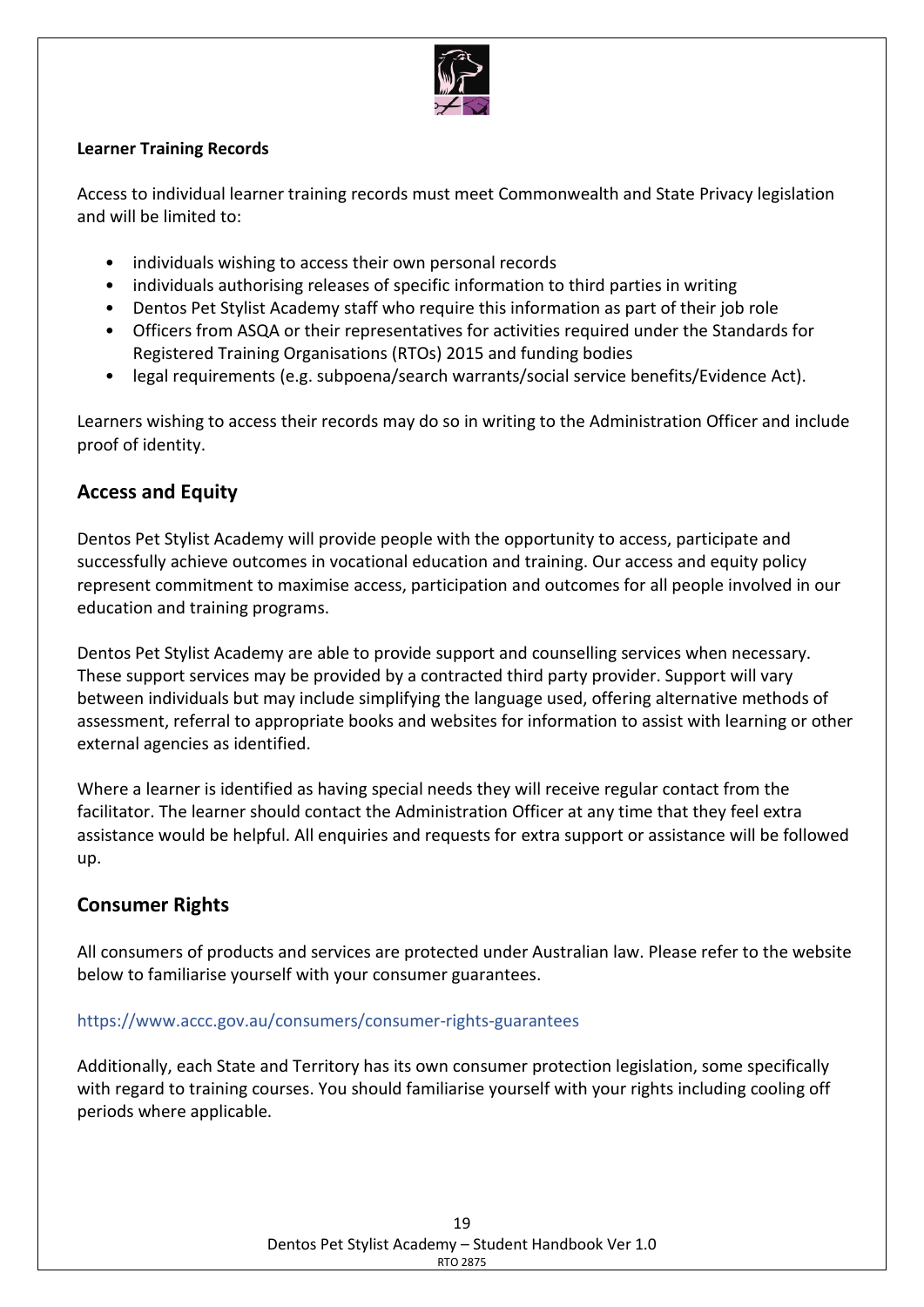

#### **QUEENSLAND:**

[http://www.qld.gov.au/law/your-rights/consumer-rights-complaints-and-scams/buying-products-and](http://www.qld.gov.au/law/your-rights/consumer-rights-complaints-and-scams/buying-products-and-%20services/training-courses/)[services/training-courses/](http://www.qld.gov.au/law/your-rights/consumer-rights-complaints-and-scams/buying-products-and-%20services/training-courses/)

#### **NEW SOUTH WALES & AUSTRALIAN CAPITAL TERRITORY:**

[http://www.training.nsw.gov.au/forms\\_documents/smartandskilled/contract/consumer\\_protection\\_s](http://www.training.nsw.gov.au/forms_documents/smartandskilled/contract/consumer_protection_str%20ategy.pdf) [tr ategy.pdf](http://www.training.nsw.gov.au/forms_documents/smartandskilled/contract/consumer_protection_str%20ategy.pdf)

#### **VICTORIA:**

https://www.consumer.vic.gov.au/ SOUTH AUSTRALIA: <https://www.sa.gov.au/topics/citizens-and-your-rights/consumer-rights>

#### **WESTERN AUSTRALIA:**

<https://www.commerce.wa.gov.au/consumer-protection>

#### **NORTHERN TERRITORY:**

<http://www.consumeraffairs.nt.gov.au/ForConsumers/ConsumerRights/Pages/default.aspx>

#### **Computer Access**

Where applicable for classroom delivery and/or assessment, each learner will be issued an access code for the wireless network for course related purposes. It is the learner's responsibility to ensure all essential work is backed up to prevent loss of work.

#### **Course Cancellation/Business Interruption**

Dentos Pet Stylist Academy will make every effort to provide training and assessment services as described in the course brochure and according to the Standards for Registered Training Organisations (RTOs) 2015.

In the event that Dentos Pet Stylist Academy terminates an arrangement early and/or fails to provide the agreed services, remedies are available to the learner as set out below.

Dentos Pet Stylist Academy & Dentos Pty Ltd reserves the right to cancel courses, change the schedule of courses, alter the fee structure or change the delivery location. Learners will be given as much notice as possible prior to any changes via email, phone or letter. Every effort will be made to avoid disrupting a learner's progression through their qualification.

In the event that Dentos Pet Stylist Academy changes ownership or enters into new third party agreements, learners will be advised as soon as practicable as to possible impacts on the learner.

In the event that Dentos Pty Ltd or Dentos Pet Stylist Academy delivering on its behalf ceases operations either entirely or for any part of a training product, Dentos Pet Stylist Academy will make every effort to transition enrolled learners into similar courses with other RTOs with the same course on their scope of registration. In the event that there are no RTOs with the same course, enrolled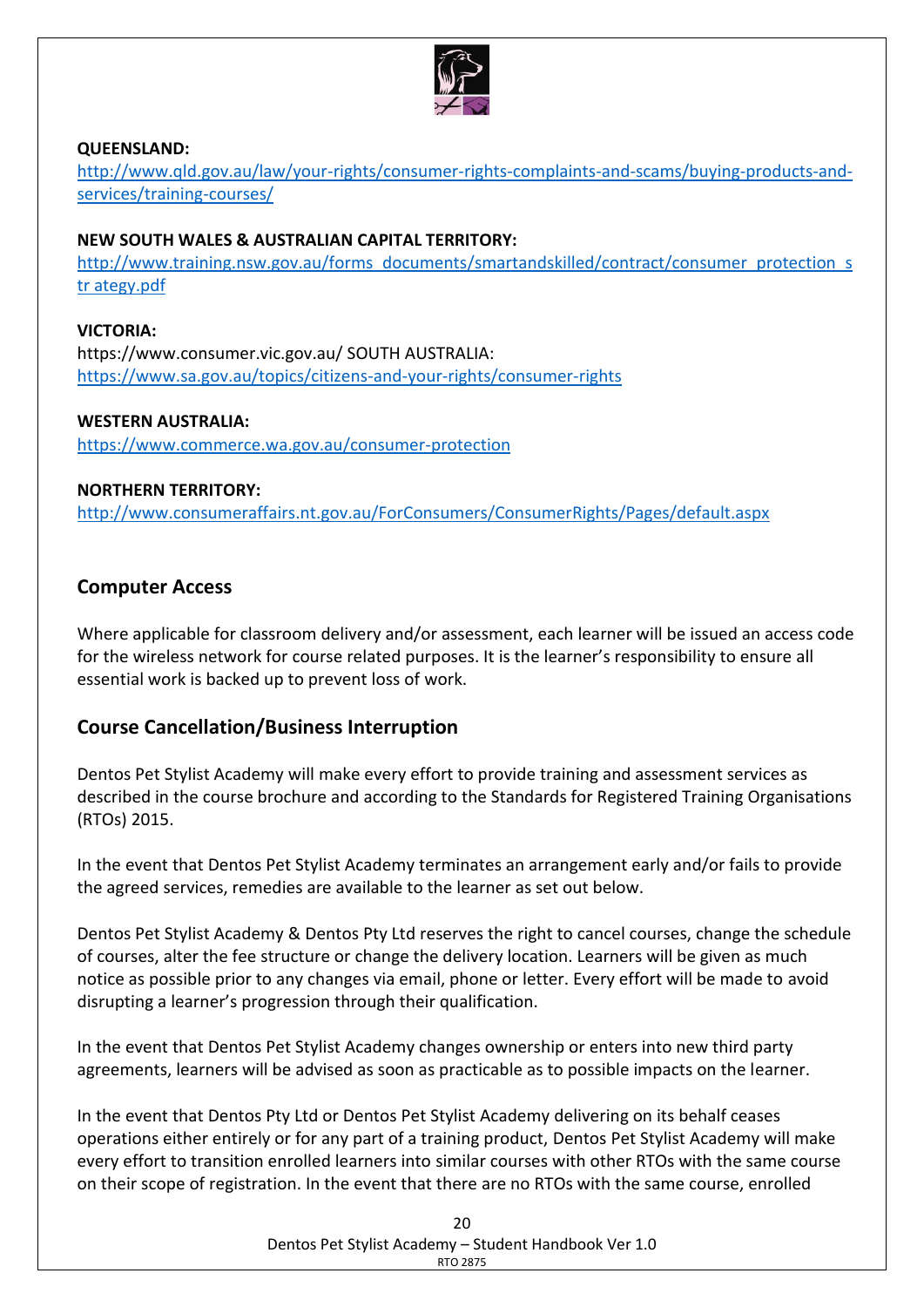

learners will be refunded their course fees proportionate to that which has already been delivered and assessed.

The calculation for this refund will be the course fee divided by the number of units in the qualification and multiplied by the number of completed units.

In the unlikely event of the RTO ceasing operations, Statements of Attainment and/or Certificates and Academic Records will be issued as appropriate to all enrolled students who have been assessed as competent in any unit/s of competency.

#### **Emergency Evacuation Procedure**

For face to face training sessions, at the beginning of each class, learners are asked to familiarise themselves with the evacuation routes and assembly points for the training venue. Should evacuation be necessary, all learners are required to assemble in the nominated Assembly Area to allow the facilitator to call a class roll.

#### **Intellectual Property**

The learner agrees that all intellectual property rights in material provided to the learner such as manuals and teaching materials belong to Dentos Pet Stylist Academy.

Dentos Pet Stylist Academy grants the learner a royalty-free license to use this material for personal use only.

In particular, the learner must not copy or distribute the material to others or use it for commercial purposes other than as a personal reference. This clause shall survive the termination of your study with Dentos Pet Stylist Academy.

#### **Storing Personal Information**

Your privacy is respected by Dentos Pet Stylist Academy. When enrolling in a training program, you will be required to complete a number of forms.

Dentos Pet Stylist Academy ensures that, except as required under the Standards for Registered Training Organisations (RTOs) 2015, or by law, personal information about you will not be disclosed to a third party, with the exception of assessors as advised, without your written consent.

Dentos Pet Stylist Academy stores personal information in both paper and electronic form with hard copy information kept under locked security. Personal information stored on computers is password protected.

Learners may access their personal information at any time by writing a letter/email of request including proof of identity to the Administration Officer.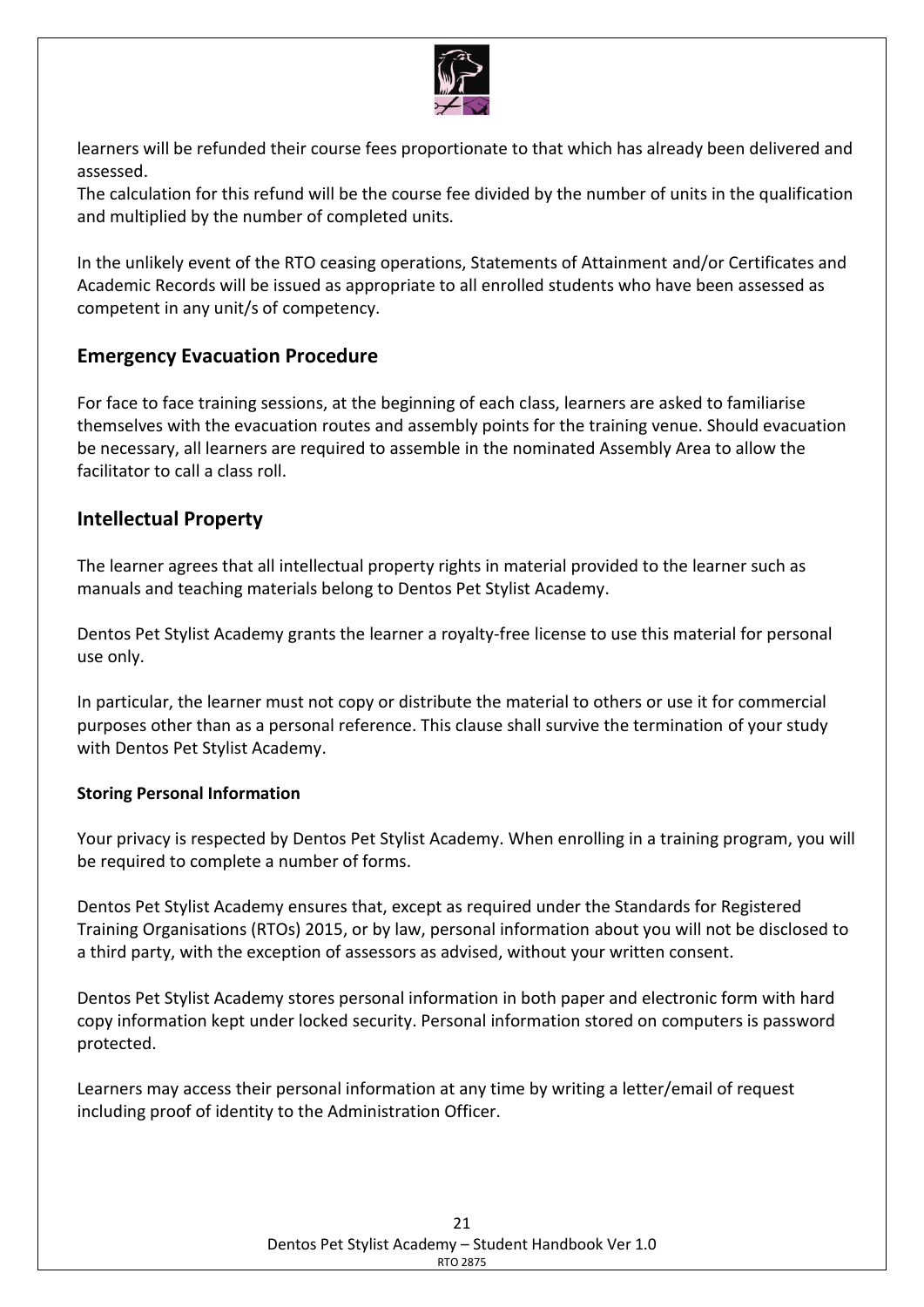

#### **Fees, Charges and Refunds**

#### **Payment of Fees**

In some cases, your course fees will be paid for by your employer and arrangements exist between Dentos Pet Stylist Academy and your employer to ensure all fees are paid prior to the certification documentation being issued to you.

In the event that you are personally responsible for the payment of your course fees:

- All course fees and payment installments are found on marketing brochures
- Course fees can be paid by direct deposit
- Receipts will be issued on payment of fees
- Where applicable, tax invoices will be sent when fee installments are due No certification documentation will be forwarded until all fees are paid in full.

Learners whose fees are in arrears of the scheduled payment points may have their enrolment suspended or cancelled unless prior arrangements have been made.

Please speak with the Administration Officer about your particular circumstances.

#### **Fees in Advance**

The Standards for Registered Training Organisations (RTOs) 2015 state that the RTO must meet the requirements set out in the Requirements for Fee Protection. In the case where an individual learner is paying for their own training, the total amount to be paid will not exceed \$1,500.00 at the time of the enrolment in the course.

Further fees will be invoiced in amounts not exceeding \$1500 in advance of the training as the course progresses until the full course fee is paid. Course fees must be paid in full before course certification is issued to eligible learners.

This applies to learners paying their own fees and does not apply in the event of your employer paying for your training.

#### **Fees and Refund Policy**

Applicants must advise The Pet Stylist Academy as representative of Dentos Pet Stylist Academy in writing of their intention to withdraw from a course.

- For written cancellation received three (3) or more weeks prior to commencement of a fulltime course, a full refund of fees less \$200 Enrolment Fee will be made.
- For written cancellation received three (3) or more weeks prior to commencement of a short course, deposit is not refundable.
- For cancellation less than three (3) weeks prior to commencement of a course, fees paid are non-refundable.
- For cancellation due to medical/emergency reasons only, students must attend an interview with the Head of School. Any fees or unused portion thereof may be held in credit for students' use within a 12-month period, and an administration fee will apply.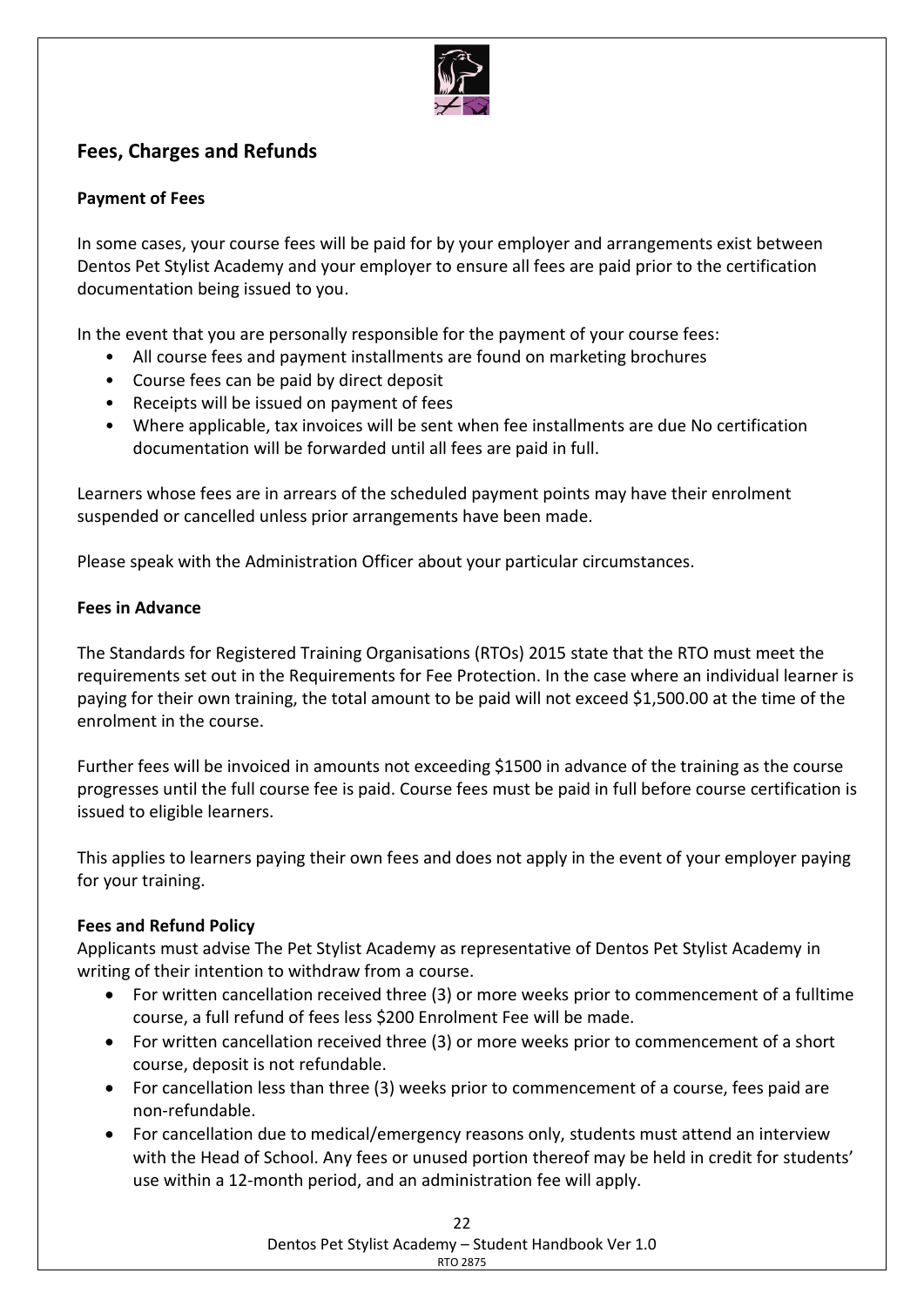

- Where a course is cancelled for any reason by Dentos Pet Stylist Academy, and alternative courses do not suit the applicant, a full refund of fees paid will be made.
- Should you withdraw from the course, once commenced, you will forfeit all monies paid and be liable for the full course cost.
- All student fees will be processed through a separate banking account for auditing purposes.

#### **SPECIAL CIRCUMSTANCES**

Please discuss your particular circumstances with the Administration Officer as the CEO can make ex gratia refunds. Where applicable, the Administration Officer will advise you to put your request in writing to the CEO.

Learners who have any queries regarding eligibility for refunds should contact the Administration Officer in the first instance.

#### **OVERDUE FEES**

Where learner fees are two weeks overdue, trainers and assessors will be instructed to refuse services until payment has been brought up to date. Training and assessment services will only re-commence when the learner has brought all due payments up to date.

Certification documentation will not be issued to eligible learners until course fees are paid in full.

In extreme cases, Dentos Pet Stylist Academy reserves the right to engage with Professional Collection agencies and the debtor is liable for these charges which must be paid in full before certification documentation is issued.

#### **OTHER FEES SCHEDULE**

Learners need to be aware that from time to time and depending upon circumstance, there may be additional fees and charges incurred. These fees and charges are outlined in the table below. Please talk to the Administration Officer about your particular circumstances as the CEO may make ex gratia exceptions.

#### **Additional Fees Table**

| Re-enrolment fee if the learner continues beyond their<br>original course duration as stated on the brochure.                                                                                   | \$100.00                                                                                                                                                       |
|-------------------------------------------------------------------------------------------------------------------------------------------------------------------------------------------------|----------------------------------------------------------------------------------------------------------------------------------------------------------------|
| Re-issuing a copy of Certificates/ Statement of<br>Attainment and Academic Record<br>(The first copy only of these documents is free of charge when you<br>complete or withdraw from a course.) | \$30.00                                                                                                                                                        |
| Vocational Placement Services (as outlined in brochure<br>where applicable)                                                                                                                     | \$150.00 per placement                                                                                                                                         |
| Gap training fee per unit in the event of RPL not<br>granted                                                                                                                                    | A course by course negotiation to be<br>agreed before the learner enrols or<br>commences training whichever comes<br>first and/or as outlined in the brochure. |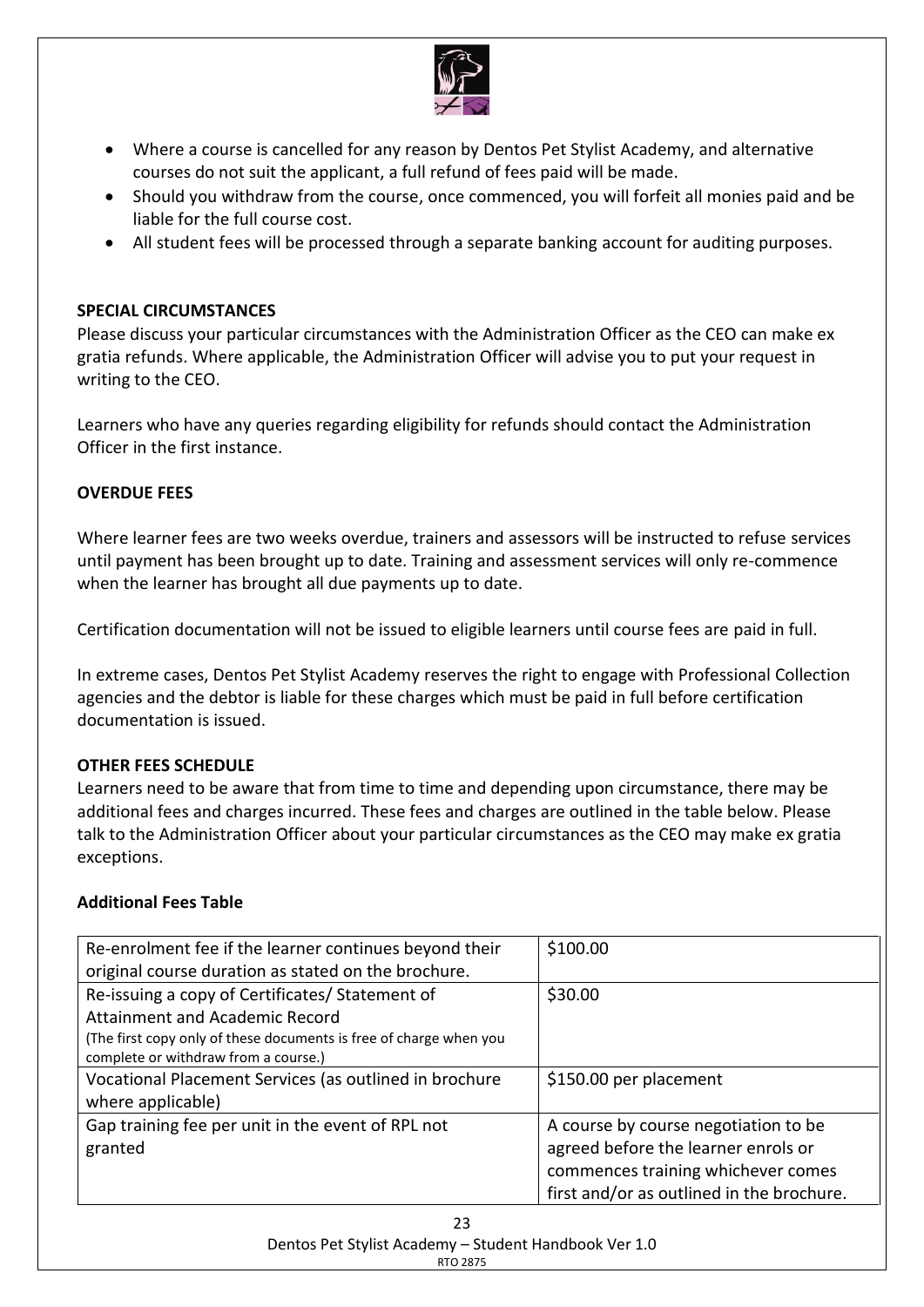

| Student Contribution Fees for government subsidised<br>training | A course by course negotiation to be<br>agreed before the learner enrols or<br>commences training whichever comes<br>first and/or as outlined in the brochure.                     |
|-----------------------------------------------------------------|------------------------------------------------------------------------------------------------------------------------------------------------------------------------------------|
| <b>Materials and Textbooks</b>                                  | A course by course negotiation to be<br>agreed before the learner enrols or<br>commences training whichever comes<br>first and/or as outlined in the brochure<br>where applicable. |

#### **Complaints and Appeals Policy & Procedure**

#### **Complaints and Appeals Policy and Procedure**

#### **PURPOSE**

This policy and procedure is to provide clear and practical guidelines to ensure that complaints and appeals of the RTO, its trainers, assessors or other staff, a third party providing services on the RTO's behalf, its trainers, assessors or other staff or a learner of the RTO can be resolved in accordance with the principles of natural justice, equitably and efficiently.

#### **SCOPE**

This complaints and appeals policy applies to all relevant parties meaning:

- the RTO, The Pet Stylist Academy, its trainers, assessors or other staff
- a third party providing services on Dentos Pet Stylist Academy's behalf, its trainers, assessors or other staff
- a learner of Dentos Pet Stylist Academy.

#### **DEFINITIONS**

Complaints and Appeals include but are not restricted to matters of concern to a learner relating to training delivery and assessment; the quality of the training; learner support and materials; discrimination; and sexual harassment.

Natural Justice is concerned with ensuring procedural fairness:

- Decisions and processes should be free from bias.
- All parties have the right to be heard.
- The respondent has a right to know of what s/he is accused
- All parties are told the decision and the reasons for the decision.

#### **POLICY**

Dentos Pet Stylist Academy values complaints of any kind being brought to the attention of Management when an issue cannot be resolved at a local level.

All relevant stakeholders have the right to raise the complaint or appeal and expect that every effort

24 Dentos Pet Stylist Academy – Student Handbook Ver 1.0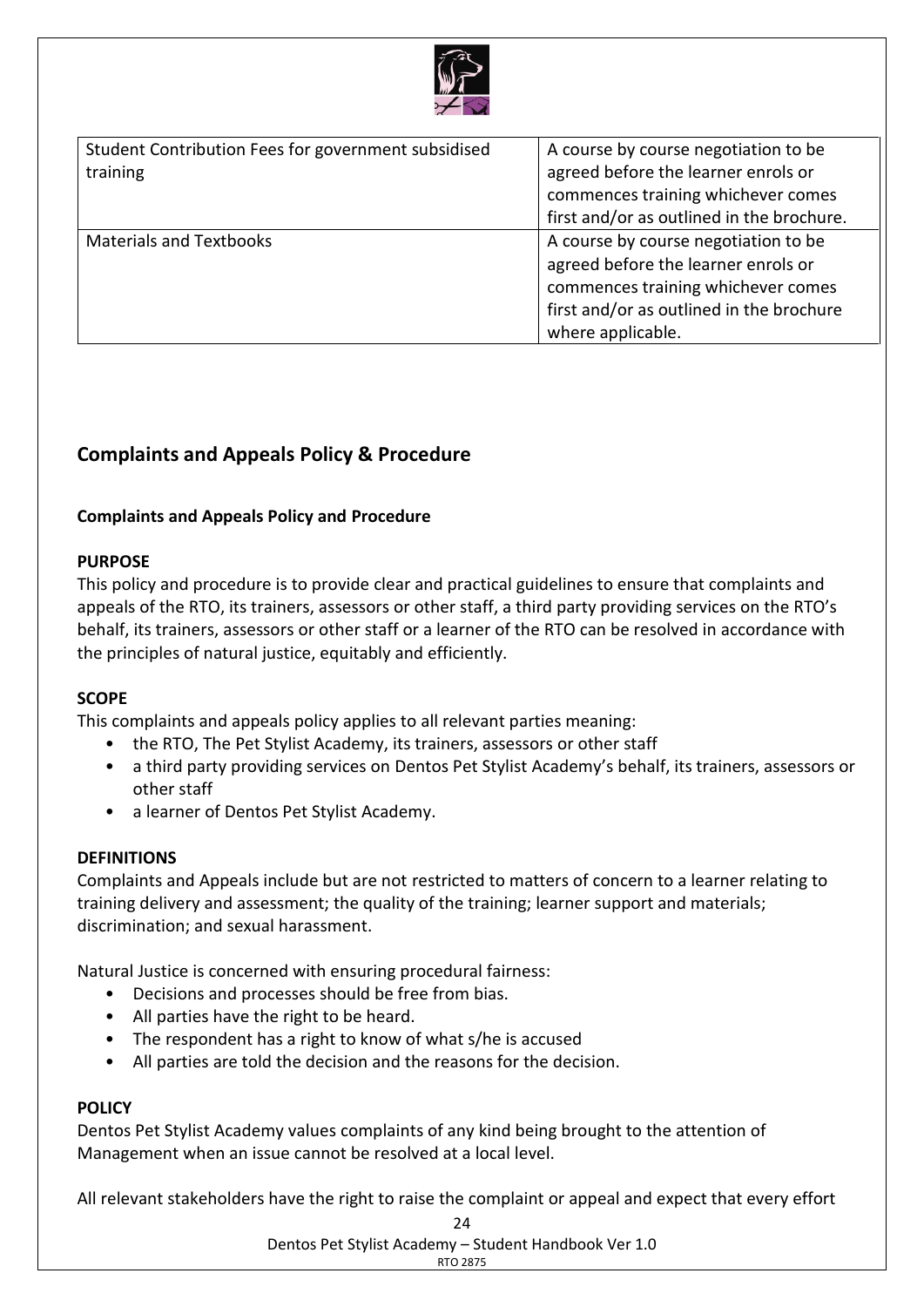

will be made to resolve it in accordance with this policy, without prejudice or fear of reprisal or victimisation.

All relevant parties have the right to present the complaint or appeal formally as well as in writing.

Dentos Pet Stylist Academy will manage all complaints and appeals fairly, equitably and efficiently as possible. Dentos Pet Stylist Academy will encourage the parties to approach the complaint or appeal with an open mind and to resolve problems through discussion and conciliation. Where a complaint or appeal cannot be resolved through discussion and conciliation, Dentos Pet Stylist Academy acknowledges the need for an appropriate external and independent person to mediate between the parties. The parties will be given the opportunity to formally present their case to the independent person.

Confidentiality will be maintained throughout the process of making and resolving complaints. Dentos Pet Stylist Academy seeks to protect the rights and privacy of all involved and to facilitate the return to a comfortable and productive environment.

A copy of this Policy is available to all parties via the Dentos Pet Stylist Academy Office and is available in the Learner Handbook which is posted online or can be emailed. The information will also contain details of external authorities that parties may want approach.

#### **PROCEDURE:**

Should a party have a complaint or appeal, the following steps are to be followed:

**1.** The party should discuss the issue with the relevant person involved to try and resolve the situation it verbally.

**2.** If no resolution is reached, the party should discuss the issue with his/her facilitator to see if it can be resolved.

**3.** If still no resolution the party should contact the Operations and Compliance Manager on (07) 5575 2200 or through the Administration Manager email at petstylistacademy@gmail.com. The Operations and Compliance Manager will assist you to resolve the complaint within seven days.

**4.** For complex matters, you may prefer to put the following information relating to the issue in writing. Please include in your written submission:

- description of the complaint or appeal
- state whether you wish to formally present your case in person where appropriate
- steps you have taken to deal with it
- what you would like to happen to fix the problem and prevent it from happening again.
- If you prefer, a staff member can assist you to complete this form

Additionally, parties are able to lodge a written complaint or appeal addressed to the CEO at:

The CEO The Pet Stylist Academy 49 Cypress Drive Broadbeach Waters QLD 4218

Or petstylistacademy@gmail.com

25

Dentos Pet Stylist Academy – Student Handbook Ver 1.0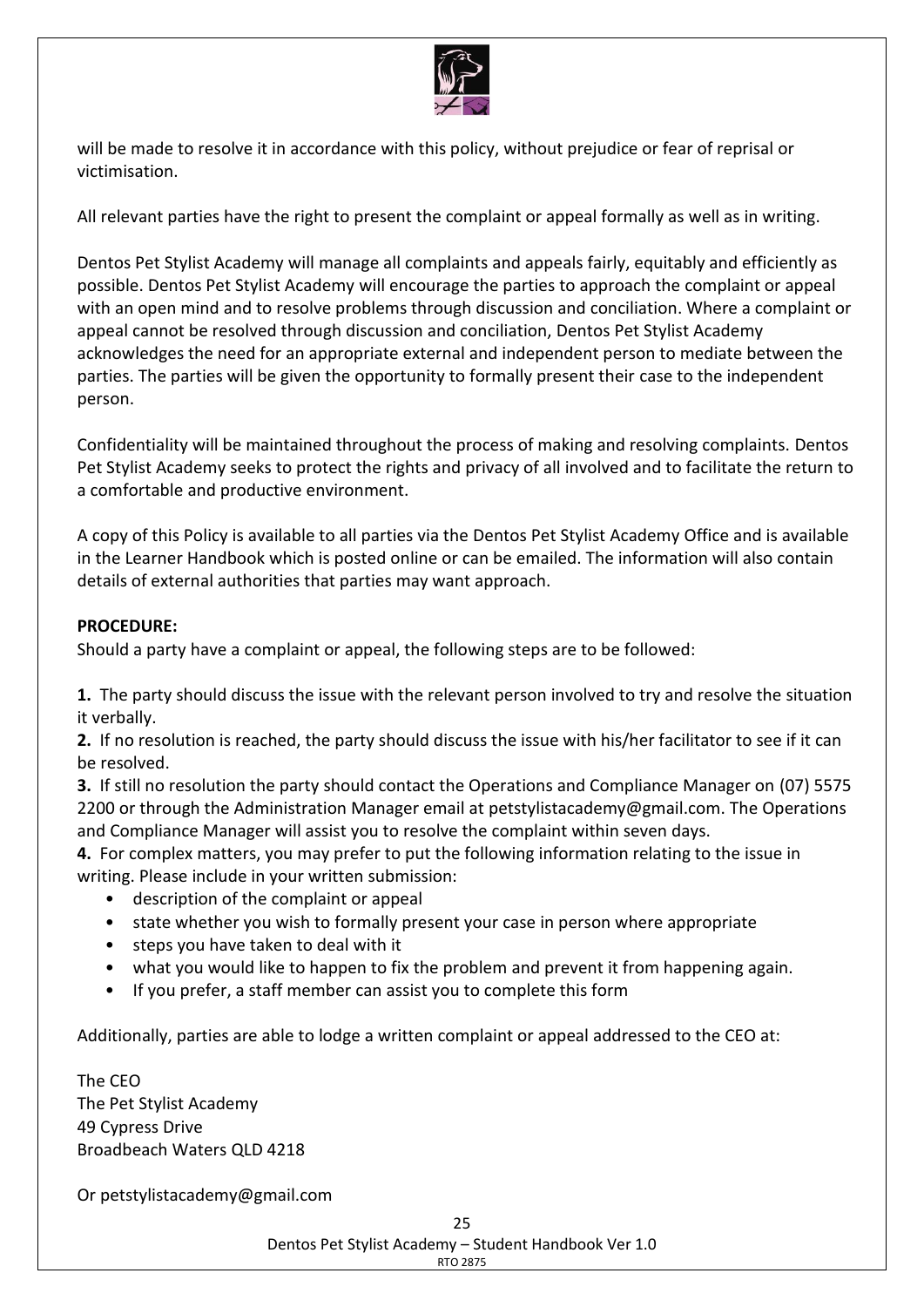

Formal Appeals Forms and/or Complaints Forms are available from petstylistacademy@gmail.com however complaints and/or appeals can be in any written form.

**5.** The party brings the issue to the attention of the Operations and Compliance Manager at the earliest possible convenience. In the case of an assessment appeal, the Operations and Compliance Manager will assess the result and assessment and will moderate this with the trainer/s, and then present the learner with a written report within 14 days. In the event of a complaint the Operations and Compliance Manager has 7 days in which to respond.

**6.** If the issue is not dealt with to the learner's satisfaction s/he may bring it to the attention of the CEO. The CEO will either deal with the issue personally or arrange for it to be dealt with by an independent management representative. This process must commence within 48 hours from the time the CEO receives written notification from the learner about their dissatisfaction to the response received from the Operations and Compliance Manager and a response/resolution must be presented within 7 days.

**7.** Should the issue still not be resolved to the learner's satisfaction, Dentos Pet Stylist Academy will make arrangements for an independent external person to resolve the issue. The learner will be given the opportunity to formally present his or her case. The time frame for this process may vary but should take no longer than 14 days. Dentos Pet Stylist Academy will pay an independent mediator for a maximum of two hours. Costs thereafter are at the complainant or appellant's own expense. All parties involved will receive a written statement of the outcomes, including reasons for the decision within the 14 day period.

In the unlikely event that it will take more than 60 calendar days to process and finalise the complaint or appeal, Dentos Pet Stylist Academy will you in writing, including reasons why more than 60 calendar days are required, and Dentos Pet Stylist Academy will regularly update you on the progress of the matter.

**8.** If the learner is still not happy with external mediation of the appeal, he/she may take his/her complaint to the Australian Skills Quality Authority (ASQA) at the following address.

Complaints Team Australian Skills Quality Authority GPO Box 9928 SYDNEY NSW 2001 Tel: 1300 701 801

You can also submit your complaint online to ASQA by referring to the link:-

http://www.asqa.gov.au/complaints/making-a-complaint.html

**9.** In respect to complaints and depending upon the nature of the complaint e.g. discrimination, fair trading etc., the learner will be directed to the appropriate government department.

**10.** All documentation relating to complaints or appeals will be archived for audit purposes.

**11.** The CEO will be responsible for the implementation and maintenance of the policy.

This process does not negate the right of parties to seek other legal remedies.

#### **Marketing and Recruitment**

Dentos Pet Stylist Academy will: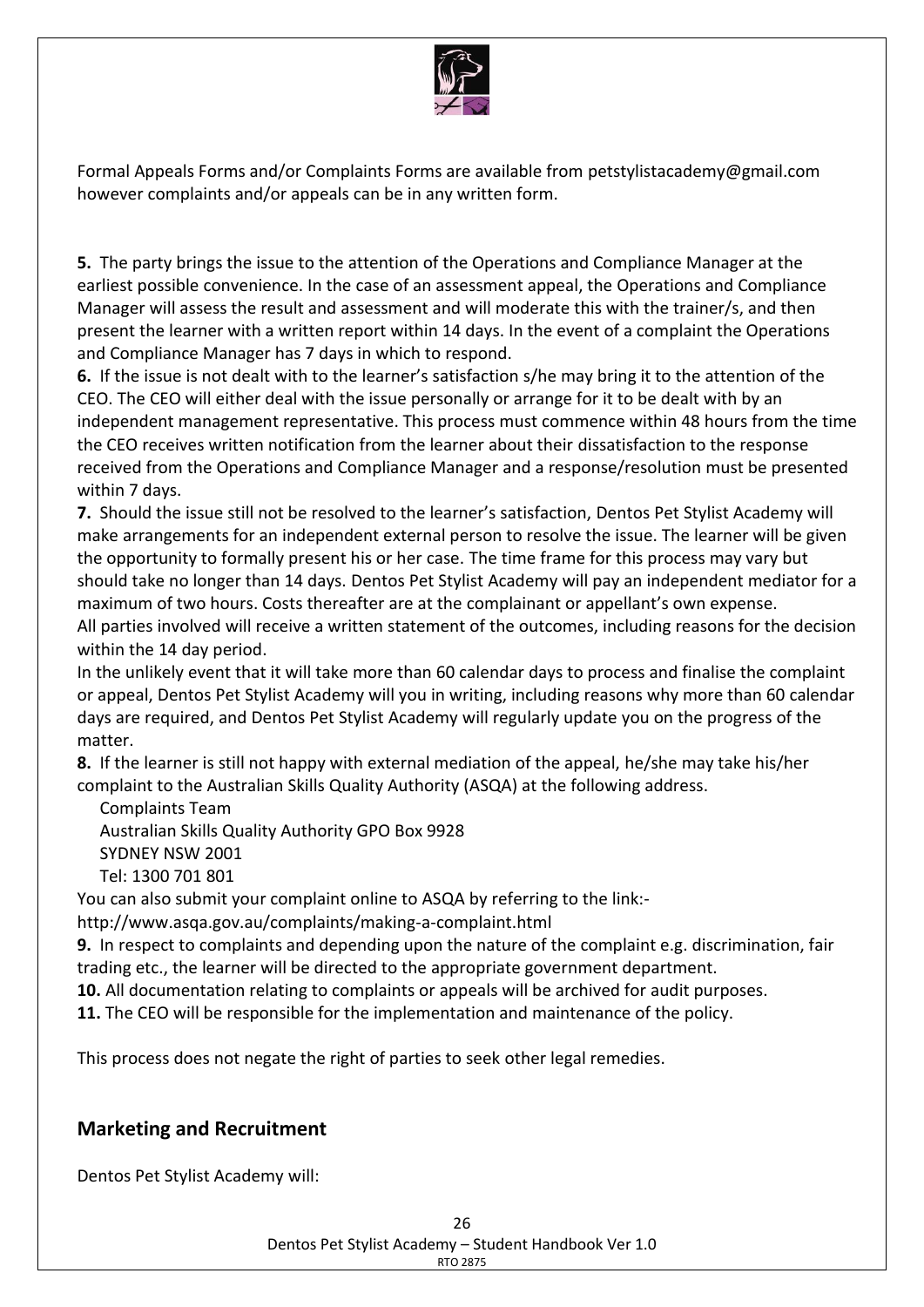

- market courses within its Scope of Registration with integrity, accuracy and professionalism, avoiding vague and ambiguous statements
- draw no false or misleading comparisons with any other provider or course
- not state or imply that courses other than those within the Scope of Registration are recognised by the registering authority
- recruit learners at all times in an ethical and responsible manner consistent with the requirements of courses
- ensure that application and selection processes are explicit and defensible and equity and access principles are observed

#### **Relevant Legislation**

A range of legislation, regulation and standards is applicable to all staff and learners. Queensland and Commonwealth legislation to which Dentos Pet Stylist Academy adheres is as follows:

#### **Commonwealth (Cth) Legislation:**

- The National Vocational Education and Training Regulator Act (2011)
- Privacy Act 1988 / Privacy Amendment (Private Sector) Act 2000 (Cth)
- Australian Human Rights Commission Act 1986 (Cth)
- Sex Discrimination Act 1984 (Cth)
- Racial Discrimination Act 1975 (Cth)
- Age Discrimination Act 2004 (Cth)
- Disability Discrimination Act 1992 (Cth)
- Disability Standards for Education 2005 (Cth)
- Fair Work Act 2009 (Cth)
- Copyright Act 1968 (Cth)
- Competition and Consumer Act 2010 (Cth)

#### **Queensland Legislation:**

- Disability Services Act 2006
- Fair Trading Act 1989
- Vocational Education, Training and Employment Act 2000
- Work Health and Safety Act 2011
- Work Health and Safety Regulation 2011
- Electronic Transactions (QLD) Act 2001
- Commission for Children and Young People and Child Guardian Act 2000 (Qld)